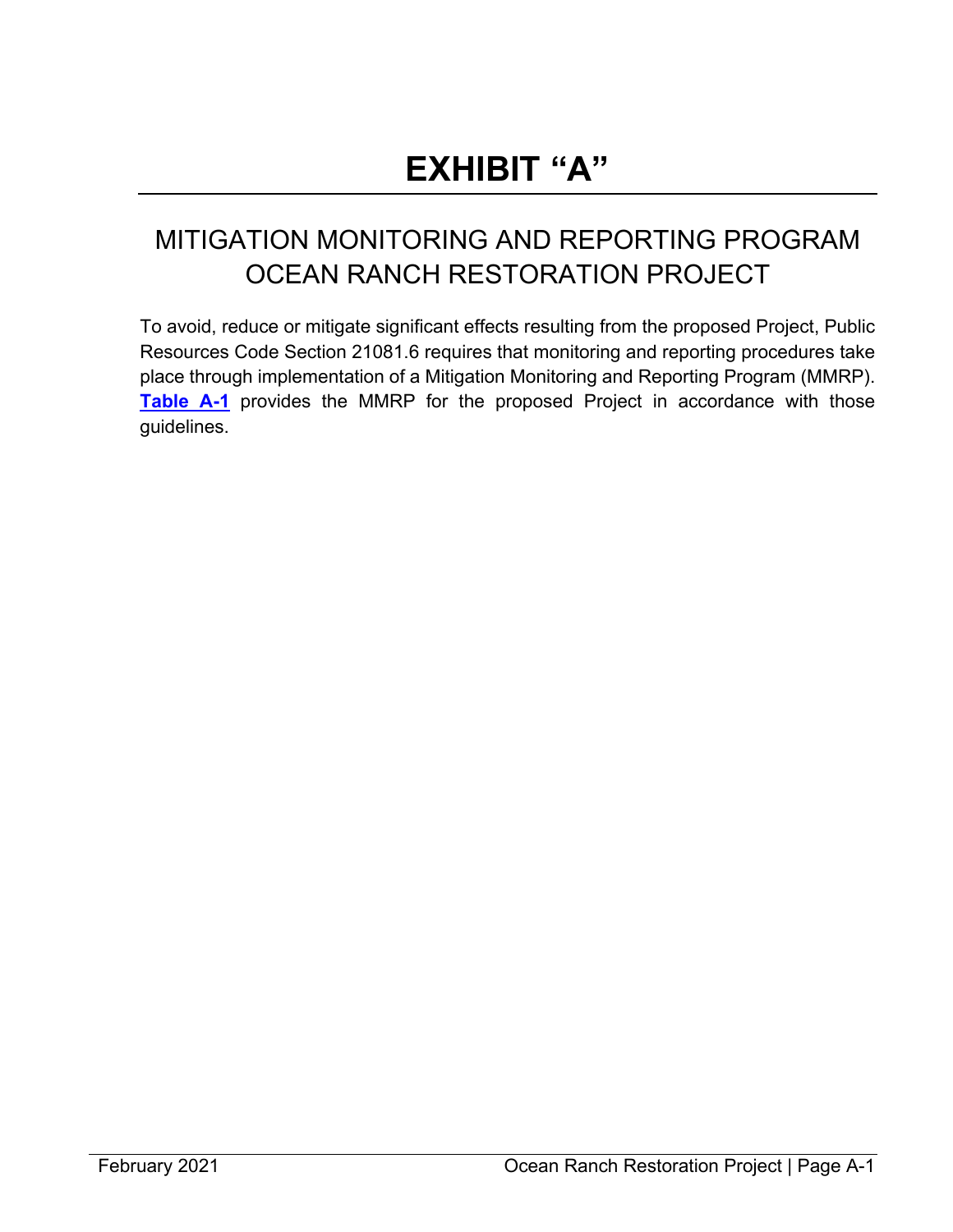### <span id="page-1-1"></span>**TABLE A-1**  MITIGATION MONITORING AND REPORTING PROGRAM

### **3.3 Air Quality**

<span id="page-1-0"></span>

|             | <b>Mitigation Measure</b>                                                                                                                                                                                                                        | <b>Monitoring</b><br>and Reporting<br>Action <sup>1</sup> | <b>Responsible</b><br><b>Party</b> | <b>Monitoring</b><br><b>Schedule</b> |
|-------------|--------------------------------------------------------------------------------------------------------------------------------------------------------------------------------------------------------------------------------------------------|-----------------------------------------------------------|------------------------------------|--------------------------------------|
| <b>AQ-1</b> | <b>Dust Control Measures During Construction</b>                                                                                                                                                                                                 | Applicant's                                               | CDFW and                           | Prior to and                         |
|             | The contractor shall implement the following measures during<br>construction:                                                                                                                                                                    | contractor                                                | construction<br>manager            | during Project<br>construction       |
|             | All exposed surfaces (e.g., parking areas, staging areas, soil<br>piles, active graded areas, excavations, and unpaved access<br>roads) shall be watered two times per day in areas of active<br>construction.                                   |                                                           |                                    |                                      |
|             | All haul trucks transporting soil, sand, or other loose material off-<br>site shall be covered.                                                                                                                                                  |                                                           |                                    |                                      |
|             | All vehicle speeds on unpaved roads shall be limited to 15 miles<br>per hour (mph), unless the unpaved road surface has been<br>treated for dust suppression with water, rock, wood chip mulch,<br>or other dust prevention measures.            |                                                           |                                    |                                      |
|             | All surfaces to be paved shall be paved as soon as possible.<br>$\bullet$                                                                                                                                                                        |                                                           |                                    |                                      |
|             | Idling times shall be minimized either by shutting equipment off<br>when not in use or reducing the maximum idling time to five<br>minutes. Clear signage regarding the same shall be provided for<br>construction workers at all access points. |                                                           |                                    |                                      |
|             | All construction equipment shall be maintained and properly<br>$\bullet$<br>tuned in accordance with the manufacturer's specifications.                                                                                                          |                                                           |                                    |                                      |
|             | A publicly visible sign with the telephone number and person to<br>contact at the lead agency regarding dust complaints shall be                                                                                                                 |                                                           |                                    |                                      |

<sup>1</sup> Monitoring and Reporting actions will be funded through the state and federal implementation grants secured for the Project.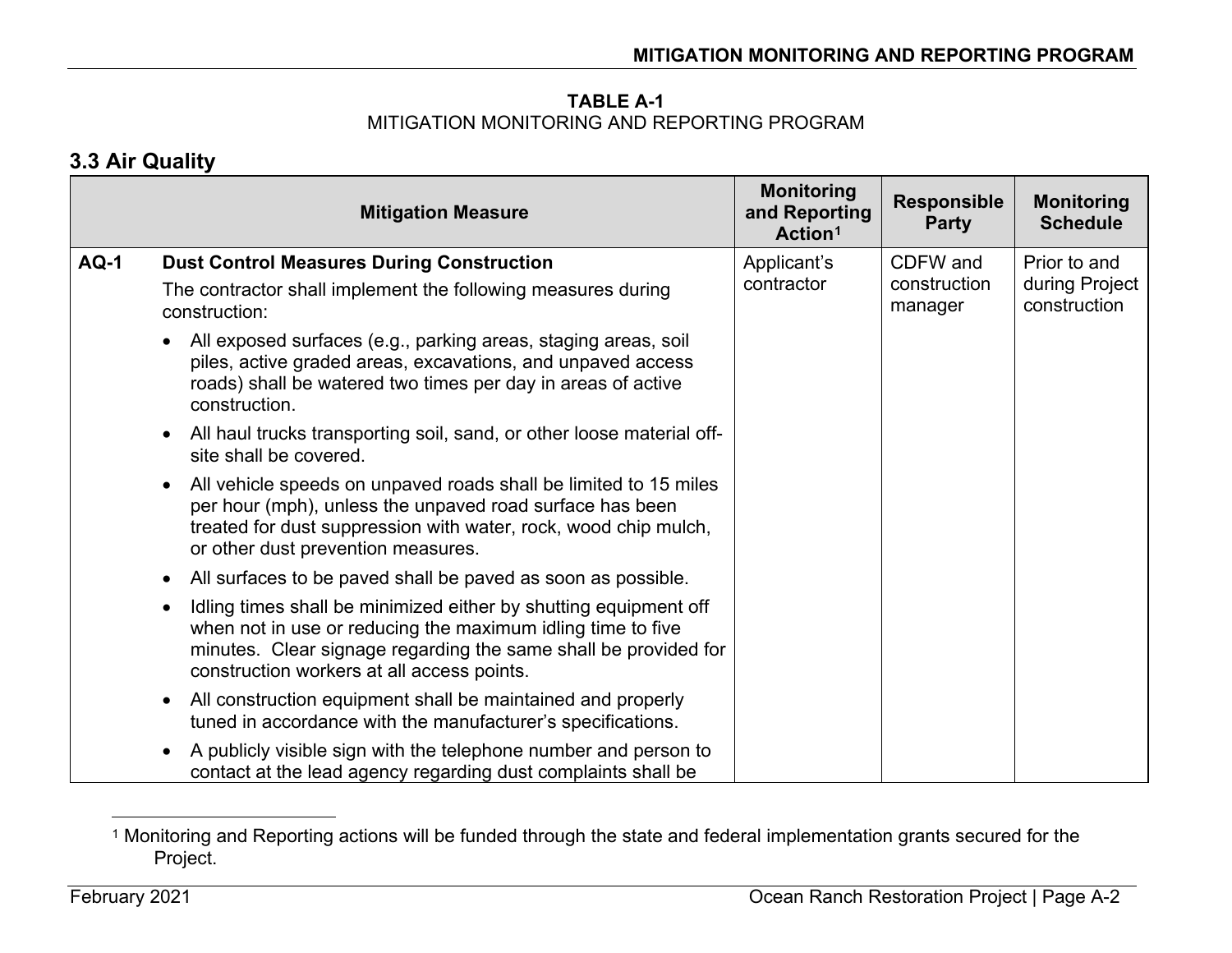| <b>Mitigation Measure</b>                                                                                                                                                                                                             | <b>Monitoring</b><br>and Reporting<br>Action <sup>1</sup> | <b>Responsible</b><br><b>Party</b> | <b>Monitoring</b><br><b>Schedule</b> |
|---------------------------------------------------------------------------------------------------------------------------------------------------------------------------------------------------------------------------------------|-----------------------------------------------------------|------------------------------------|--------------------------------------|
| posted. This person shall respond and take corrective action<br>within 48 hours. The North Coast Unified Air Quality<br>Management District's phone number shall also be visible to<br>ensure compliance with applicable regulations. |                                                           |                                    |                                      |

### **3.4 Biological Resources**

|        | <b>Mitigation Measure</b>                                                                                                                                                                                                                                                                                                                                                                                                                                                                                                                                                                                                                                                                                                                                            | <b>Monitoring</b><br>and Reporting<br>Action <sup>1</sup> | <b>Responsible</b><br><b>Party</b> | <b>Monitoring</b><br><b>Schedule</b> |                                                                               |
|--------|----------------------------------------------------------------------------------------------------------------------------------------------------------------------------------------------------------------------------------------------------------------------------------------------------------------------------------------------------------------------------------------------------------------------------------------------------------------------------------------------------------------------------------------------------------------------------------------------------------------------------------------------------------------------------------------------------------------------------------------------------------------------|-----------------------------------------------------------|------------------------------------|--------------------------------------|-------------------------------------------------------------------------------|
| BIO-1a | Avoidance and Minimization Measures for Fish and other<br><b>Aquatic Species.</b>                                                                                                                                                                                                                                                                                                                                                                                                                                                                                                                                                                                                                                                                                    | Applicant's<br>contractor                                 | CDFW and<br>construction           | During<br>Project                    |                                                                               |
|        | The in-water work window for construction, invasive plant<br>management and maintenance activities will be limited to the<br>dry-season (between June 15 and October 15) to avoid or<br>minimize impacts to Tidewater Goby, juvenile salmonids, and<br>Longfin Smelt. Dredging and filling activities should be<br>conducted as late into the construction work window as feasible,<br>to minimize impacts to Goby burrows and because temperatures<br>in the Project Area where dredging is likely to occur tend to be<br>too warm for rearing salmonids after July.                                                                                                                                                                                                | manager                                                   |                                    |                                      | construction,<br>invasive plant<br>management,<br>and in-water<br>maintenance |
|        | Project construction would be phased to allow Tidewater Goby,<br>$\bullet$<br>juvenile salmonids, Longfin Smelt and Pacific Lamprey to move<br>on their own or be relocated to sites outside of where active<br>ground disturbance is occurring. Before potential dewatering or<br>other in-water Project activities begin, a qualified biologist shall<br>ensure that native aquatic vertebrates, and large native<br>invertebrates (if feasible), are relocated out of the construction<br>footprint into a flowing tidal channel segment. Where dewatering<br>needs to occur, all pump intakes will be screened in accordance<br>with National Marine Fisheries Service (NMFS) and CDFW fish<br>screening criteria. In deeper or larger areas, water levels shall |                                                           |                                    |                                      |                                                                               |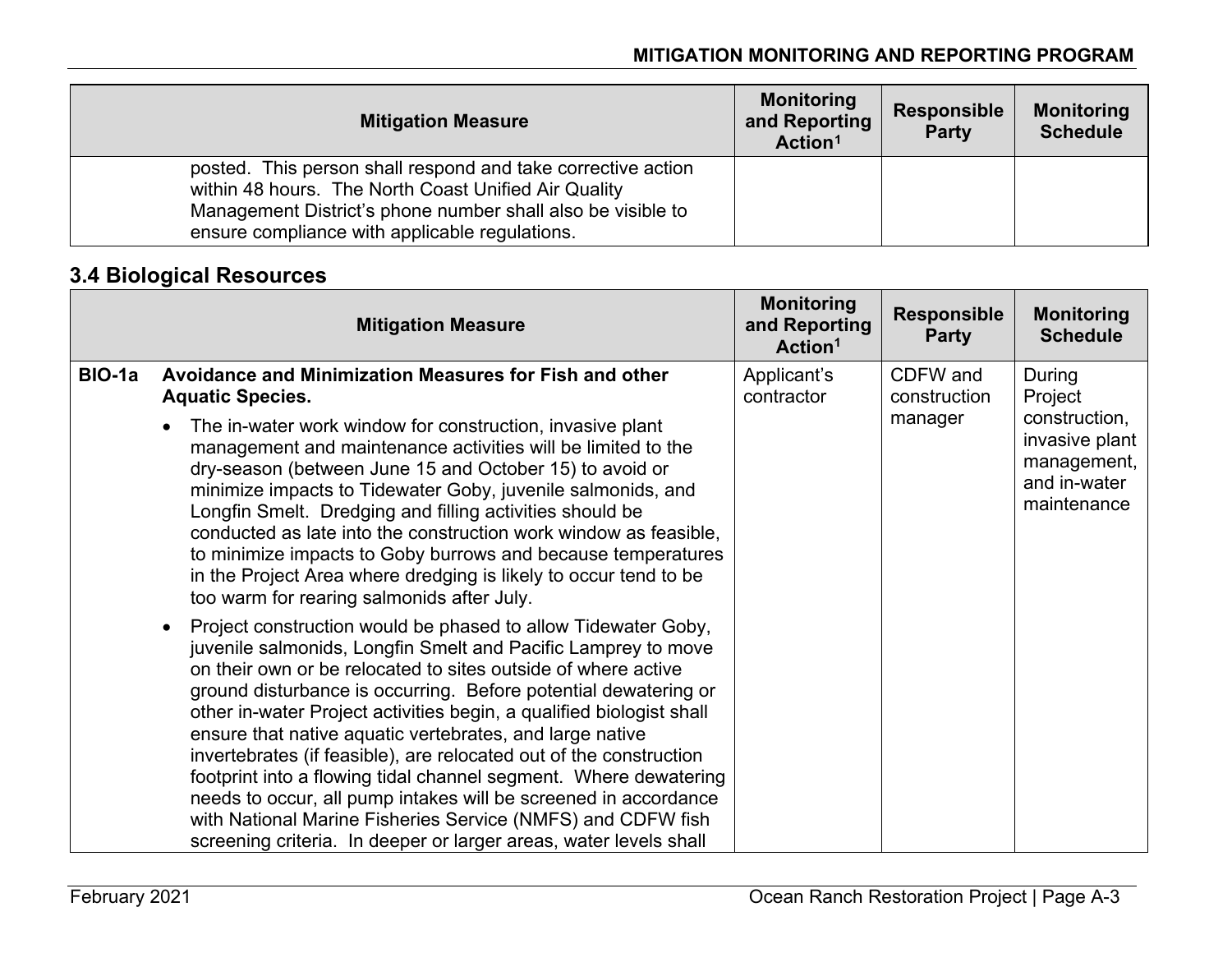| <b>Mitigation Measure</b>                                                                                                                                                                                                                                                                                                                                                                                                                                                                                                                                                                                                                                                          | <b>Monitoring</b><br>and Reporting<br>Action <sup>1</sup> | <b>Responsible</b><br><b>Party</b> | <b>Monitoring</b><br><b>Schedule</b> |
|------------------------------------------------------------------------------------------------------------------------------------------------------------------------------------------------------------------------------------------------------------------------------------------------------------------------------------------------------------------------------------------------------------------------------------------------------------------------------------------------------------------------------------------------------------------------------------------------------------------------------------------------------------------------------------|-----------------------------------------------------------|------------------------------------|--------------------------------------|
| first be lowered to manageable levels using methods to ensure<br>no adverse impacts to fisheries and other special-status aquatic<br>species occur. The qualified biologist shall then perform<br>appropriate seining or other trapping procedures to a point at<br>which the qualified biologist is assured that almost all individuals<br>within the construction area have been caught. These<br>individuals shall be kept in buckets with aerators and relocated<br>to an appropriate flowing tidal channel segment or other<br>appropriate habitat as identified by the qualified biologist in<br>consultation with NMFS, U.S. Fish and Wildlife Service<br>(USFWS) and CDFW. |                                                           |                                    |                                      |
| A pre-construction fish screening shall take place before any in-<br>$\bullet$<br>water Project activities take place in channels that are not<br>dewatered, or are partially dewatered in areas where Tidewater<br>Goby and other native aquatic species have been known to<br>occur (based on previous surveys) or are expected to occur.<br>The pre-construction fish screening shall include both relocation<br>(i.e., seining) and in-water movement in the proposed work area<br>in order to scare fish species away from the work area.                                                                                                                                     |                                                           |                                    |                                      |
| Amphibious vehicles, or other low ground pressure equipment,<br>will not be allowed to contact the channel substrate where<br>special-status fish species may be present. The vehicles will be<br>operated in such a manner that they avoid causing erosion into<br>the channels, to the extent possible.                                                                                                                                                                                                                                                                                                                                                                          |                                                           |                                    |                                      |
| To minimize erosion effects, silt fencing (or a similar best<br>$\bullet$<br>management practice [BMP]) may be installed along the edge of<br>the work area when adjacent to a waterway (as feasible and<br>where determined effective) and in locations where native<br>aquatic species typically occur (based upon previous surveys).<br>If used, silt fencing will be installed when using methods that are<br>most likely to cause erosion such as grinding, tilling, disking and<br>digging/excavating. Silt fencing does not need to be considered                                                                                                                           |                                                           |                                    |                                      |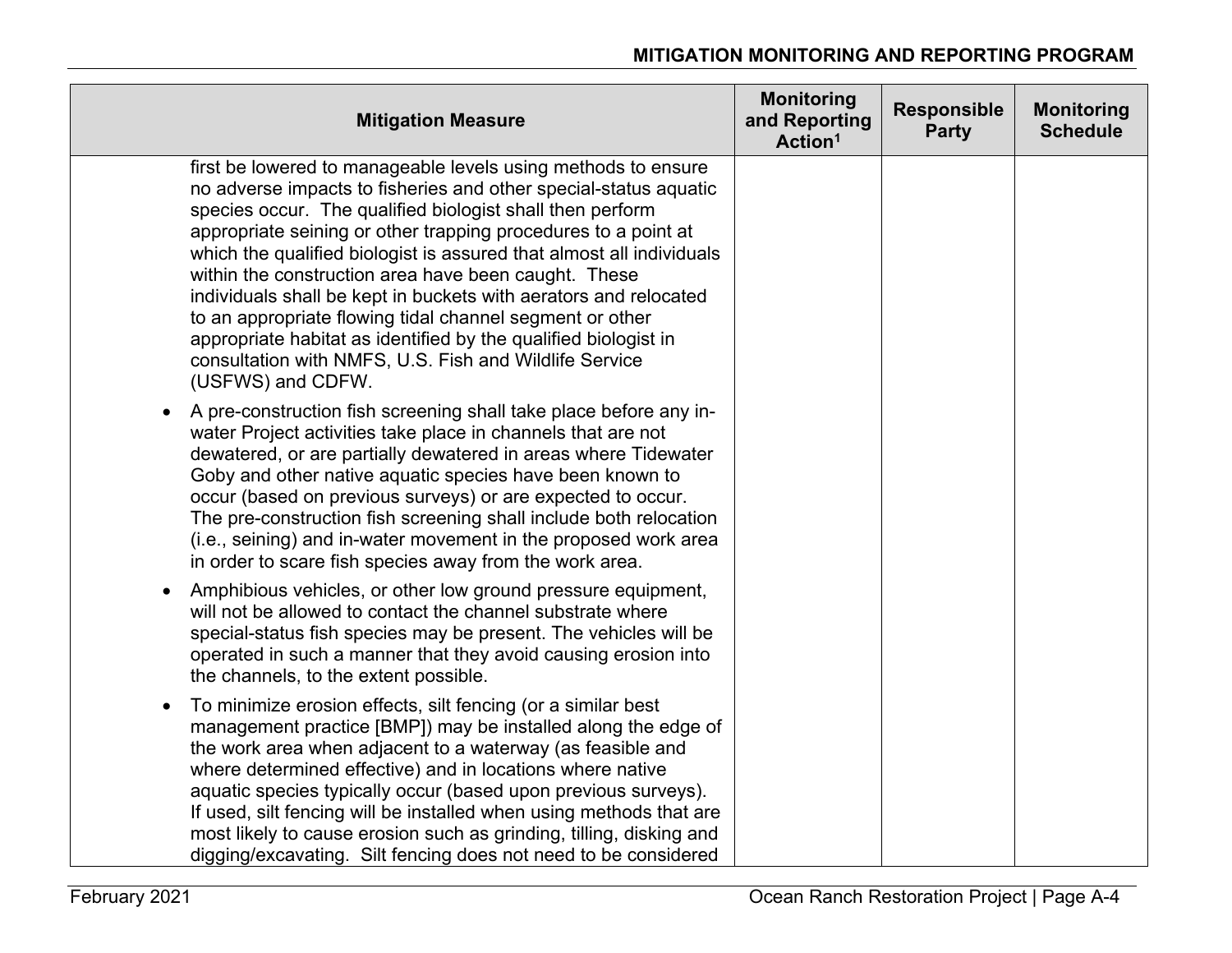|       | <b>Mitigation Measure</b>                                                                                                                                                                                                                                                                                                                                                                                                                                                                                                                                                                                                                                                                                                                                                                                                                                                                                                     | <b>Monitoring</b><br>and Reporting<br>Action <sup>1</sup> | <b>Responsible</b><br><b>Party</b>  | <b>Monitoring</b><br><b>Schedule</b>                                    |
|-------|-------------------------------------------------------------------------------------------------------------------------------------------------------------------------------------------------------------------------------------------------------------------------------------------------------------------------------------------------------------------------------------------------------------------------------------------------------------------------------------------------------------------------------------------------------------------------------------------------------------------------------------------------------------------------------------------------------------------------------------------------------------------------------------------------------------------------------------------------------------------------------------------------------------------------------|-----------------------------------------------------------|-------------------------------------|-------------------------------------------------------------------------|
|       | if conducting construction, invasive plant management or<br>maintenance activities by hand, or if the Project activity does not<br>involve soil disturbance (such as top mowing, herbicide<br>application or smothering).                                                                                                                                                                                                                                                                                                                                                                                                                                                                                                                                                                                                                                                                                                     |                                                           |                                     |                                                                         |
| HHM-2 | <b>Accidents Associated with Release of Chemicals and Motor</b><br><b>Fuel</b><br>Contractors and equipment operators on site during Project<br>activities will be required to have emergency spill clean-up kits<br>immediately accessible. If fuel storage containers are utilized<br>exceeding a single tank capacity of 660 gallons or cumulative<br>storage greater than 1,320 gallons, a Hazardous Materials Spill<br>Prevention Control and Countermeasure Plan (HMSPCCP) would<br>be required and approved by the North Coast Regional Water<br>Quality Control Board (NCRWQCB). The HMSPCCP regulations<br>are not applicable for chemicals other than petroleum products;<br>therefore, the contractor shall prepare a spill prevention and<br>response plan for the specific chemicals utilized during Project<br>activities. This mitigation is intended to be carried out in conjunction<br>with Mitigation WQ-2 | Applicant's<br>contractor                                 | CDFW and<br>construction<br>manager | Prior to<br>Project<br>construction,<br>or use of<br>heavy<br>equipment |
| HHM-4 | Avoid Health Effects to the Public and Environment from<br><b>Herbicide</b><br>For areas targeted for application of herbicide that are within 500<br>feet (152 meters) of human sensitive receptors (i.e., houses,<br>schools, hospitals), prepare and implement a herbicide drift<br>management plan to reduce the possibility of chemical drift into<br>populated areas. The Plan shall include the elements listed below.<br>To minimize risks to the public, mitigation measures for herbicide<br>application methods related to timing of herbicide use, area of<br>treatment, and public notification, shall be implemented by entities<br>engaging in treatment activities as identified below:                                                                                                                                                                                                                       | Applicant's<br>contractor                                 | CDFW and<br>construction<br>manager | Prior to use<br>of herbicide<br>under the<br>Project                    |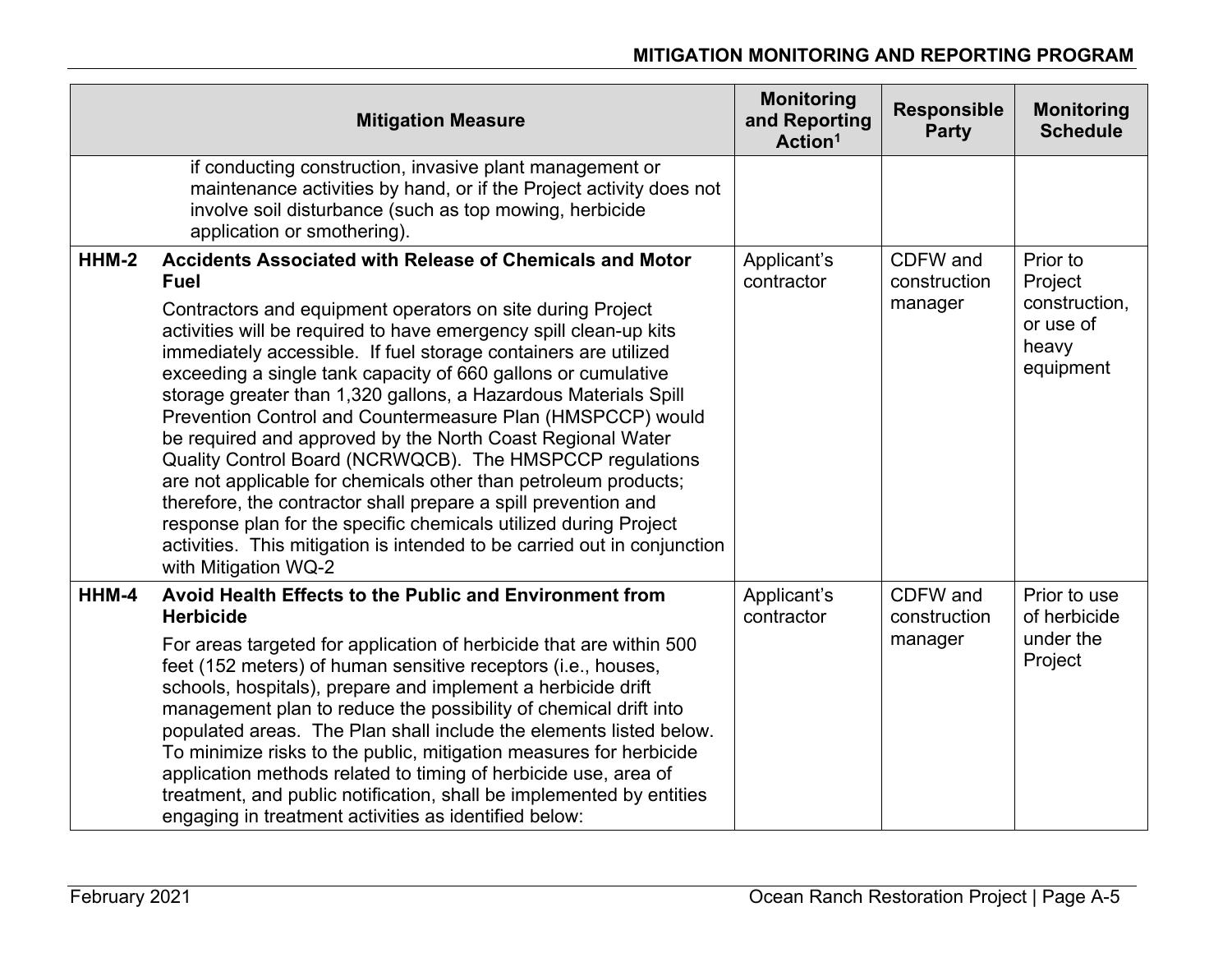|             | <b>Mitigation Measure</b>                                                                                                                                                                                                                                                                                                                                                                                                                                                                                                                                                                                                                                                                                                                                         | <b>Monitoring</b><br>and Reporting<br>Action <sup>1</sup> | <b>Responsible</b><br><b>Party</b>  | <b>Monitoring</b><br><b>Schedule</b>                                          |
|-------------|-------------------------------------------------------------------------------------------------------------------------------------------------------------------------------------------------------------------------------------------------------------------------------------------------------------------------------------------------------------------------------------------------------------------------------------------------------------------------------------------------------------------------------------------------------------------------------------------------------------------------------------------------------------------------------------------------------------------------------------------------------------------|-----------------------------------------------------------|-------------------------------------|-------------------------------------------------------------------------------|
|             | Herbicide will be applied in accordance with the manufacturer's<br>label.                                                                                                                                                                                                                                                                                                                                                                                                                                                                                                                                                                                                                                                                                         |                                                           |                                     |                                                                               |
|             | CDFW will coordinate with the County Agricultural<br>Commissioner to identify and avoid impacts to any nearby<br>sensitive areas (e.g., schools, hospitals) that require notification<br>prior to herbicide applications.                                                                                                                                                                                                                                                                                                                                                                                                                                                                                                                                         |                                                           |                                     |                                                                               |
|             | CDFW will identify nearby sensitive habitat and, where feasible,<br>establish buffer zones to avoid affecting sensitive receptors.                                                                                                                                                                                                                                                                                                                                                                                                                                                                                                                                                                                                                                |                                                           |                                     |                                                                               |
|             | Herbicide will be applied using the coarsest droplet size possible<br>that maintains sufficient plant coverage while minimizing drift into<br>adjacent areas.                                                                                                                                                                                                                                                                                                                                                                                                                                                                                                                                                                                                     |                                                           |                                     |                                                                               |
|             | Herbicide shall not be applied when winds exceed 10 mph or<br>when inversion conditions exist (consistent with the herbicide<br>label); or when wind could carry spray drift into inhabited areas.                                                                                                                                                                                                                                                                                                                                                                                                                                                                                                                                                                |                                                           |                                     |                                                                               |
|             | Public access to treatment sites will be restricted during<br>treatment windows.                                                                                                                                                                                                                                                                                                                                                                                                                                                                                                                                                                                                                                                                                  |                                                           |                                     |                                                                               |
|             | • No surfactants containing nonylphenol ethoxylate will be used.                                                                                                                                                                                                                                                                                                                                                                                                                                                                                                                                                                                                                                                                                                  |                                                           |                                     |                                                                               |
| <b>WQ-1</b> | <b>Managed Herbicide Control</b><br>Herbicide shall be applied directly to plants and at low or receding<br>tide to minimize the potential application of herbicide directly on the<br>water surface, as well as to ensure proper dry times before tidal<br>inundation. Herbicide shall be applied by a certified applicator or<br>under the direct supervision of trained, certified or licensed<br>applicators, and in accordance with application guidelines and the<br>manufacturer label. The Project shall obtain coverage under the<br>current statewide General National Pollutant Discharge Elimination<br>System (NPDES) Permit for Residual Aquatic Pesticide Discharges<br>to Waters of the U.S. from Algae and Aquatic Weed Control<br>Applications. | Applicant's<br>contractor                                 | CDFW and<br>construction<br>manager | <b>During Project</b><br>construction,<br>and Invasive<br>plant<br>management |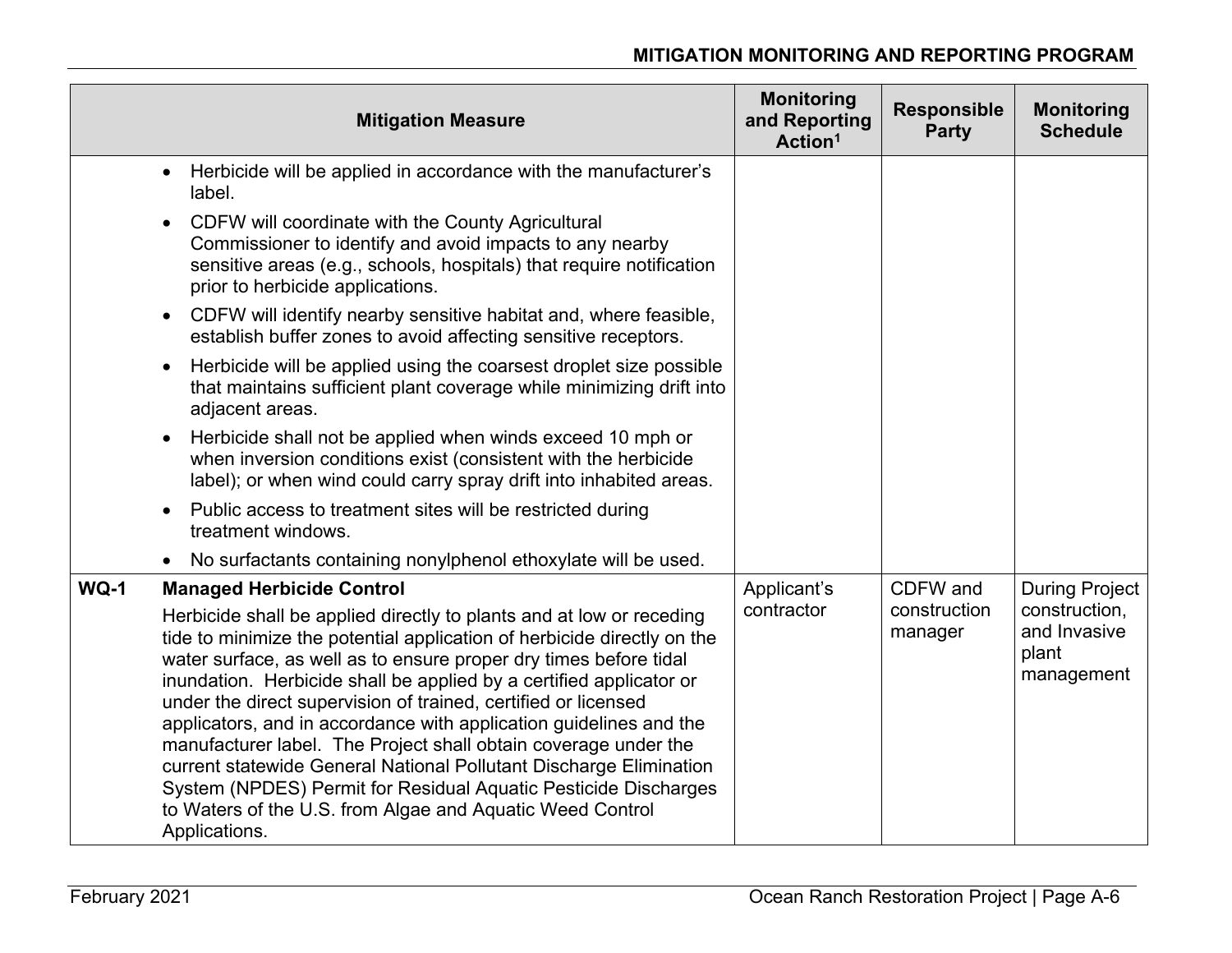|        | <b>Mitigation Measure</b>                                                                                                                                                                                                                                                                                                                                                                                                                                                                                                                                                                                                                                                                                                                                                                                                                                                                                                                                                                                                                                                                                                                                                                                             | <b>Monitoring</b><br>and Reporting<br>Action <sup>1</sup> | <b>Responsible</b><br><b>Party</b>  | <b>Monitoring</b><br><b>Schedule</b>                                     |
|--------|-----------------------------------------------------------------------------------------------------------------------------------------------------------------------------------------------------------------------------------------------------------------------------------------------------------------------------------------------------------------------------------------------------------------------------------------------------------------------------------------------------------------------------------------------------------------------------------------------------------------------------------------------------------------------------------------------------------------------------------------------------------------------------------------------------------------------------------------------------------------------------------------------------------------------------------------------------------------------------------------------------------------------------------------------------------------------------------------------------------------------------------------------------------------------------------------------------------------------|-----------------------------------------------------------|-------------------------------------|--------------------------------------------------------------------------|
| $WQ-2$ | <b>Minimize Herbicide Spill Risks</b><br>Herbicide shall be applied by or under the direct supervision of<br>trained, certified or licensed applicators. Herbicide mixtures shall be<br>prepared by, or under the direct supervision of trained, certified or<br>licensed applicators. Storage of herbicide and surfactants on or<br>near the Project Area shall be allowed only in accordance with a<br>Spill Prevention and Control Plan approved by the NCRWQCB; on-<br>site mixing and filling operations shall be confined to areas<br>appropriately bermed or otherwise protected to minimize spread or<br>dispersion of spilled herbicide or surfactants into surface waters.<br>This mitigation is intended to be implemented in conjunction with<br>Mitigation Measure HMM-2.                                                                                                                                                                                                                                                                                                                                                                                                                                | Applicant's<br>contractor                                 | CDFW and<br>construction<br>manager | Prior to<br>herbicide use<br>under the<br>Project                        |
| BIO-1b | <b>Conduct Pre-construction Nest Surveys for Ground Nesting</b><br><b>Special-status and Migratory Avian Species</b><br>The following measures will be implemented prior to and during<br>construction and invasive plant management activities to avoid and<br>minimize impacts to nesting birds. Maintenance activities that<br>include ground disturbance are also subject to this mitigation<br>measure.<br>CDFW shall attempt to conduct all Project construction and<br>invasive plant management activities in areas where nesting<br>could occur during the period outside the bird nesting season<br>(generally August 1 to March 15). If Project activities are<br>proposed to occur outside the bird nesting season, no further<br>mitigation is necessary. If activities are proposed in the bird<br>nesting season (generally considered between March 16 and<br>July 31), a qualified biologist shall conduct pre-construction<br>surveys within the vicinity of the impact area to check for nesting<br>activity and to evaluate the site for nesting bird species. The<br>qualified biologist shall conduct a minimum of one pre-<br>construction survey within the seven-day period prior to Project | Applicant or<br>Applicant's<br>contractor                 | CDFW and<br>construction<br>manager | During pre-<br>construction<br>and pre-<br>invasive plant<br>management. |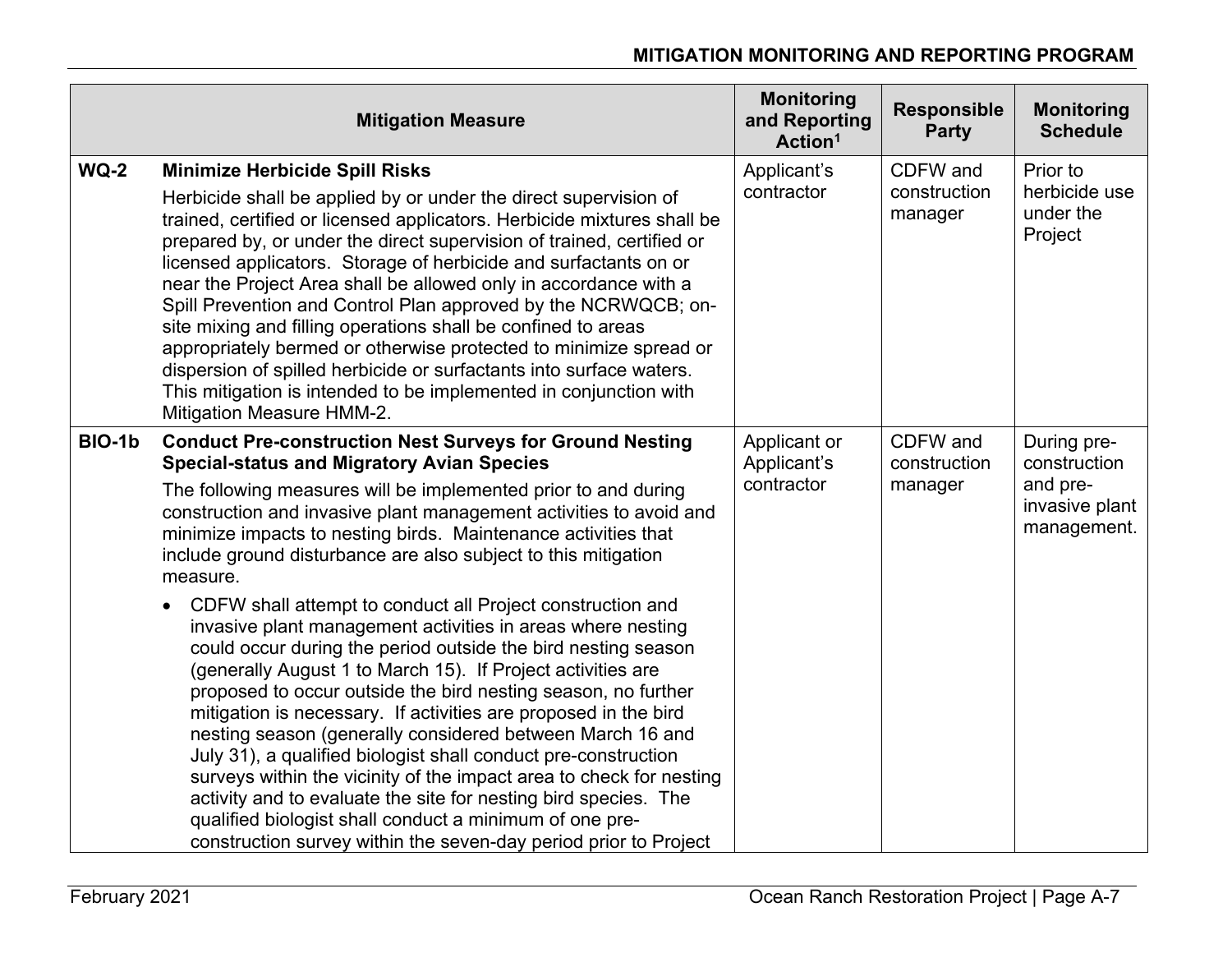|               | <b>Mitigation Measure</b>                                                                                                                                                                                                                                                                                                                                                                                                                                                                                                                                                                                                                                                                                                                                                                                                                                                                                                                                 | <b>Monitoring</b><br>and Reporting<br>Action <sup>1</sup> | <b>Responsible</b><br><b>Party</b> | <b>Monitoring</b><br><b>Schedule</b>                                                     |
|---------------|-----------------------------------------------------------------------------------------------------------------------------------------------------------------------------------------------------------------------------------------------------------------------------------------------------------------------------------------------------------------------------------------------------------------------------------------------------------------------------------------------------------------------------------------------------------------------------------------------------------------------------------------------------------------------------------------------------------------------------------------------------------------------------------------------------------------------------------------------------------------------------------------------------------------------------------------------------------|-----------------------------------------------------------|------------------------------------|------------------------------------------------------------------------------------------|
|               | construction or invasive plant management activities. If Project<br>activities lapse for seven days or longer during the nesting<br>season, a qualified biologist shall conduct a supplemental avian<br>survey before Project work is reinitiated.                                                                                                                                                                                                                                                                                                                                                                                                                                                                                                                                                                                                                                                                                                        |                                                           |                                    |                                                                                          |
|               | If an active nest is found, the qualified biologist shall determine<br>the size of an appropriate construction-avoidance buffer zone to<br>be established around the nest and/or operational restrictions in<br>consultation with the CDFW and USFWS (if Federally-listed).<br>Buffer zones shall be delineated with flagging and maintained<br>until the nestlings have fledged and are independent of the nest.<br>Buffer sizes shall take into account factors such as (1) noise and<br>human disturbance levels at the construction site at the time of<br>the survey and the noise and disturbance expected during the<br>construction activity; (2) distance and amount of vegetation or<br>other screening between the construction site and the nest in<br>order to reduce visual stress; (3) sensitivity of nesting species<br>and behavior of the nesting birds; (4) location of the nest in<br>relation to areas to be treated with herbicide. |                                                           |                                    |                                                                                          |
| <b>BIO-1c</b> | Avoid and Minimize Potential Impacts to Western Snowy Plover                                                                                                                                                                                                                                                                                                                                                                                                                                                                                                                                                                                                                                                                                                                                                                                                                                                                                              | Applicant's                                               | CDFW and                           | Potentially                                                                              |
|               | Suitable nesting habitat for Western Snowy Plover includes areas of<br>open sand, or sparsely vegetated dunes, above the high tide line<br>(NAVD88). This measure applies to all Project activities that occur<br>within 50 feet (15 meters) of suitable Western Snowy Plover habitat.<br>For the purposes of this measure, Project activities include<br>construction; construction-related access; and all invasive plant<br>management activities targeting removal of European beachgrass<br>(including prescribed burning, herbicide application, manual or<br>mechanical removal, or movement of equipment through European<br>beachgrass).                                                                                                                                                                                                                                                                                                         | contractor                                                | construction<br>manager            | pre-<br>construction,<br>project<br>construction<br>and invasive<br>plant<br>management. |
|               | Project activities in Western Snowy Plover nesting habitat shall<br>occur if feasible between September 16 and March 15, outside                                                                                                                                                                                                                                                                                                                                                                                                                                                                                                                                                                                                                                                                                                                                                                                                                          |                                                           |                                    |                                                                                          |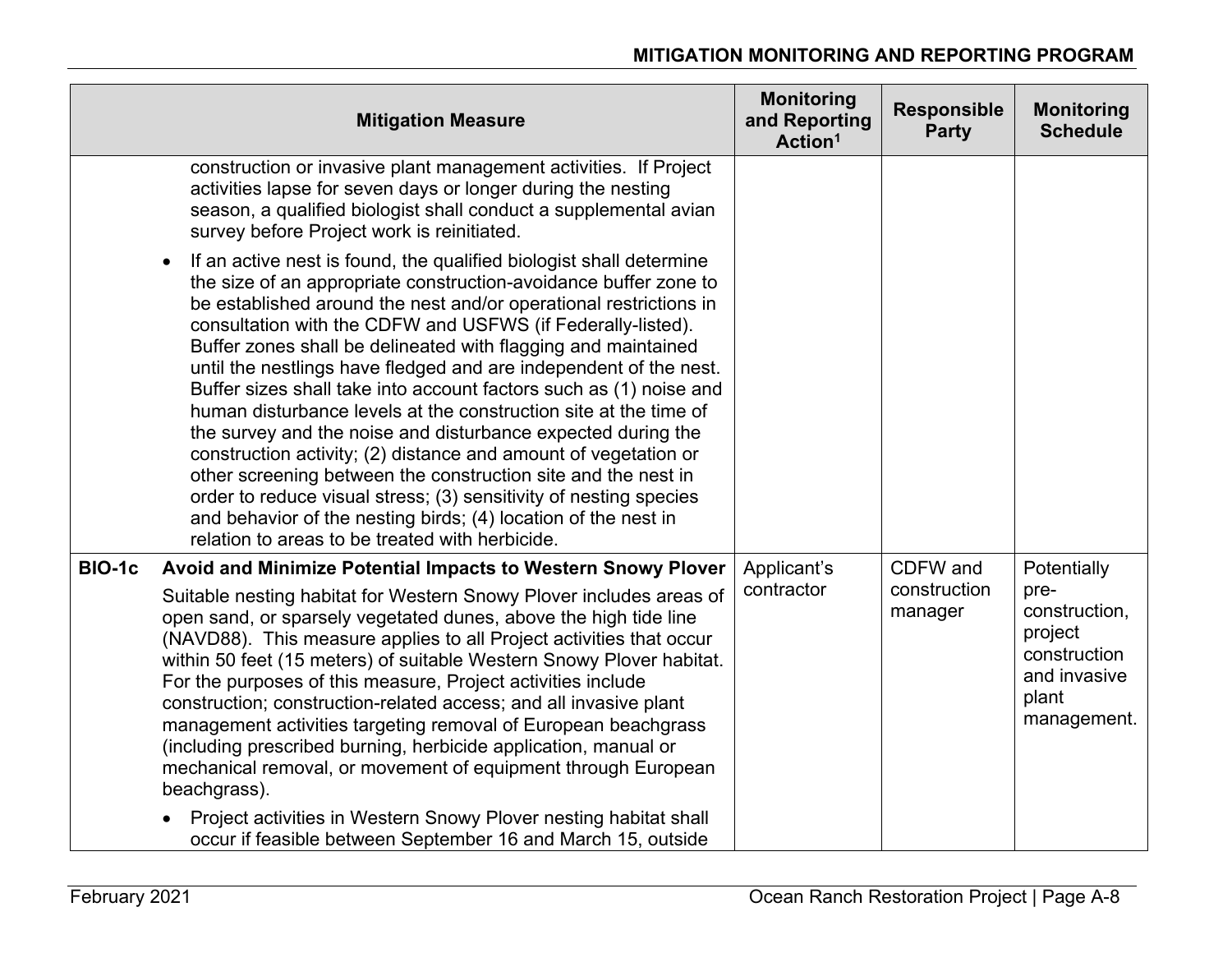| <b>Mitigation Measure</b>                                                                                                                                                                                                                                                                                                                                                                                                                                                                                                                                                                                                                                                                                                                                                                                                                                                                                                                                                                                                                                                                                                       | <b>Monitoring</b><br>and Reporting<br>Action <sup>1</sup> | <b>Responsible</b><br><b>Party</b> | <b>Monitoring</b><br><b>Schedule</b> |
|---------------------------------------------------------------------------------------------------------------------------------------------------------------------------------------------------------------------------------------------------------------------------------------------------------------------------------------------------------------------------------------------------------------------------------------------------------------------------------------------------------------------------------------------------------------------------------------------------------------------------------------------------------------------------------------------------------------------------------------------------------------------------------------------------------------------------------------------------------------------------------------------------------------------------------------------------------------------------------------------------------------------------------------------------------------------------------------------------------------------------------|-----------------------------------------------------------|------------------------------------|--------------------------------------|
| of the generally accepted Western Snowy Plover nesting<br>season, unless CDFW and USFWS approve a wider season<br>treatment based on survey data and site-specific conditions.                                                                                                                                                                                                                                                                                                                                                                                                                                                                                                                                                                                                                                                                                                                                                                                                                                                                                                                                                  |                                                           |                                    |                                      |
| If any proposed Project activities occur in suitable habitat in the<br>$\bullet$<br>dunes within the Western Snowy Plover nesting season<br>(generally between March 16 and September 15), a qualified<br>biologist shall conduct pre-construction surveys within the<br>vicinity of the impact area to check for nesting activity. The<br>qualified biologist shall conduct a minimum of one pre-<br>construction survey within the seven-day period prior to Project<br>activities. If Project activities lapse for seven days or longer<br>during the nesting season, a qualified biologist shall conduct a<br>supplemental avian survey before Project work is reinitiated.                                                                                                                                                                                                                                                                                                                                                                                                                                                 |                                                           |                                    |                                      |
| If an active Western Snowy Plover nest is found, the qualified<br>$\bullet$<br>biologist shall establish a 300-foot avoidance buffer zone around<br>the nest and/or implement operational restrictions in consultation<br>with CDFW and the USFWS. No herbicide application will occur<br>within this buffer zone during the Western Snowy Plover nesting<br>period unless approved by CDFW and the USFWS. Buffer<br>zones shall be delineated with flagging and maintained until the<br>chicks have fledged, or nesting activity has ceased. Buffer<br>zones may exceed 300 feet (91 meters) upon taking into<br>account factors such as (1) noise and human disturbance levels<br>at the Project site at the time of the survey and the noise and<br>disturbance expected during the Project activity; (2) distance and<br>amount of vegetation or other screening between the Project<br>activity site and the nest in order to reduce visual stress; (3)<br>sensitivity of individual nesting species and behaviors of the<br>nesting birds; (4) location of the nest in relation to areas to be<br>treated with herbicide. |                                                           |                                    |                                      |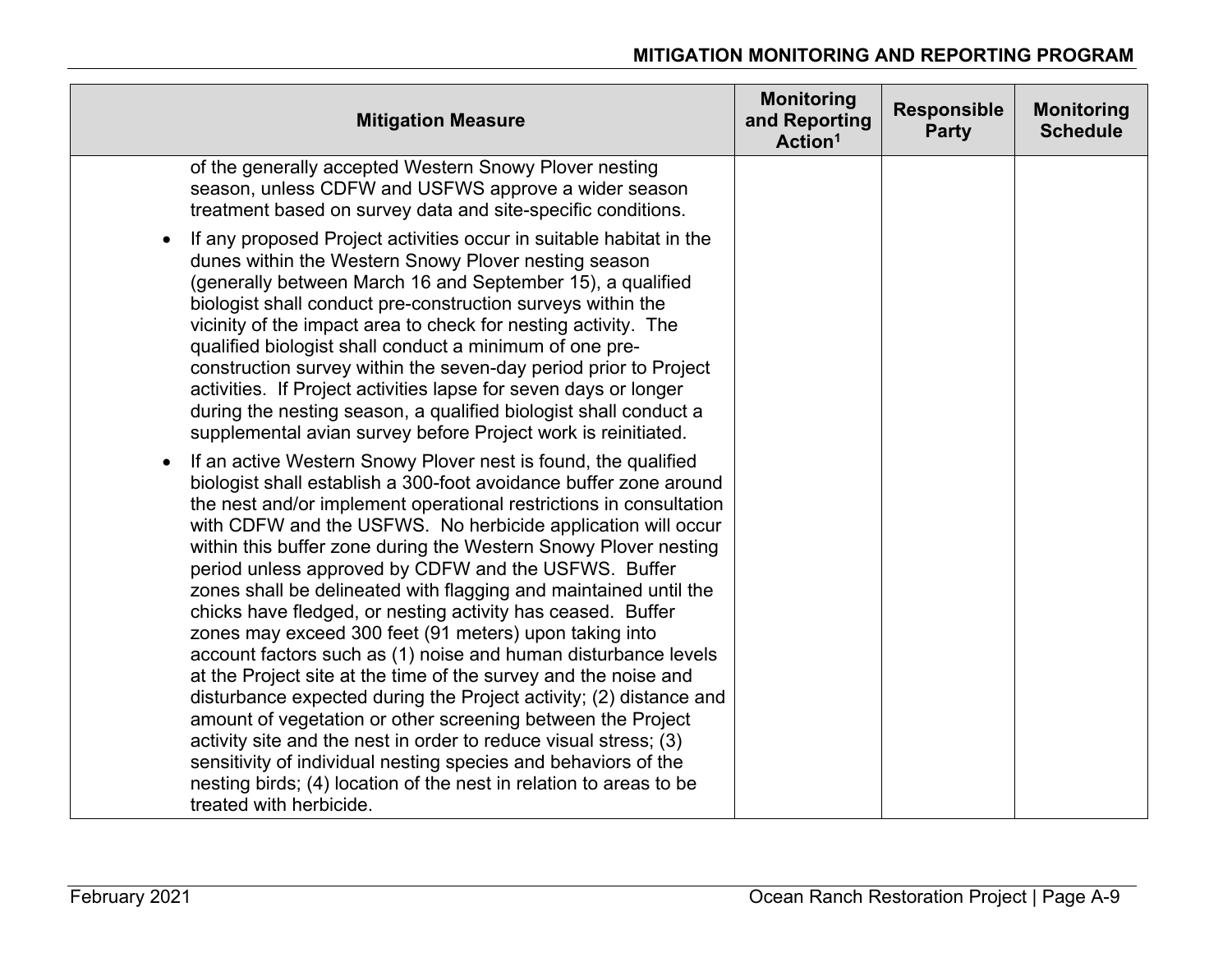|        | <b>Mitigation Measure</b>                                                                                                                                                                                                                                                                                                                                                                                                                                                                                                                                       | <b>Monitoring</b><br>and Reporting<br>Action <sup>1</sup> | <b>Responsible</b><br><b>Party</b> | <b>Monitoring</b><br><b>Schedule</b> |                                                                      |
|--------|-----------------------------------------------------------------------------------------------------------------------------------------------------------------------------------------------------------------------------------------------------------------------------------------------------------------------------------------------------------------------------------------------------------------------------------------------------------------------------------------------------------------------------------------------------------------|-----------------------------------------------------------|------------------------------------|--------------------------------------|----------------------------------------------------------------------|
| BIO-1d | Avoid, and Minimize Potential Impacts to Northern Red-legged<br><b>Frog and Northwestern Pond Turtles</b>                                                                                                                                                                                                                                                                                                                                                                                                                                                       | Applicant or<br>Applicant's                               | CDFW and<br>construction           | During<br>Project                    |                                                                      |
|        | The following measures will be incorporated into the Project to avoid<br>and minimize impacts to Northern Red-legged Frog and<br>Northwestern Pond Turtles during construction, invasive plant<br>management, and maintenance activities within 50 feet (15 meters)<br>of suitable habitat. Suitable habitat is located in the northern extent<br>of Areas C and E; therefore, this Mitigation Measure applies to<br>construction, invasive plant management, or maintenance activities<br>within 50 feet (15 meters) of the northern extents of Areas C and E. | contractor                                                |                                    | manager                              | construction,<br>invasive plant<br>management,<br>and<br>maintenance |
|        | Project construction, invasive plant management, or<br>maintenance activities shall be limited to the period of the year<br>between July 1 and October 30 to avoid disturbance to breeding<br>Northern Red-legged Frogs, as feasible.                                                                                                                                                                                                                                                                                                                           |                                                           |                                    |                                      |                                                                      |
|        | If work is proposed during the breeding season (generally<br>December to February), a qualified biologist shall conduct two<br>surveys in proposed work areas within suitable habitat as<br>defined above. Any Northern Red-legged Frog egg masses<br>located shall be relocated to suitable aquatic habitat outside of<br>proposed work areas.                                                                                                                                                                                                                 |                                                           |                                    |                                      |                                                                      |
|        | Throughout areas of suitable habitat, any juvenile or adult<br>$\bullet$<br>Northern Red-legged Frog or Northwestern Pond Turtle<br>encountered during construction, invasive plant management or<br>maintenance activities will be safely relocated by a qualified<br>biologist to suitable habitat out of harm's way.                                                                                                                                                                                                                                         |                                                           |                                    |                                      |                                                                      |
| BIO-1e | <b>Minimize Impacts to Special-Status Plant Species</b>                                                                                                                                                                                                                                                                                                                                                                                                                                                                                                         | Applicant or                                              | CDFW and                           | During pre-                          |                                                                      |
|        | A qualified biologist shall stake out locations of special-status<br>plant populations prior to construction. Staking efforts shall<br>target consolidated populations (i.e., more than 10 plants in a<br>grouping), and shall only identify annual species if work is                                                                                                                                                                                                                                                                                          | Applicant's<br>contractor                                 | construction<br>manager            | construction                         |                                                                      |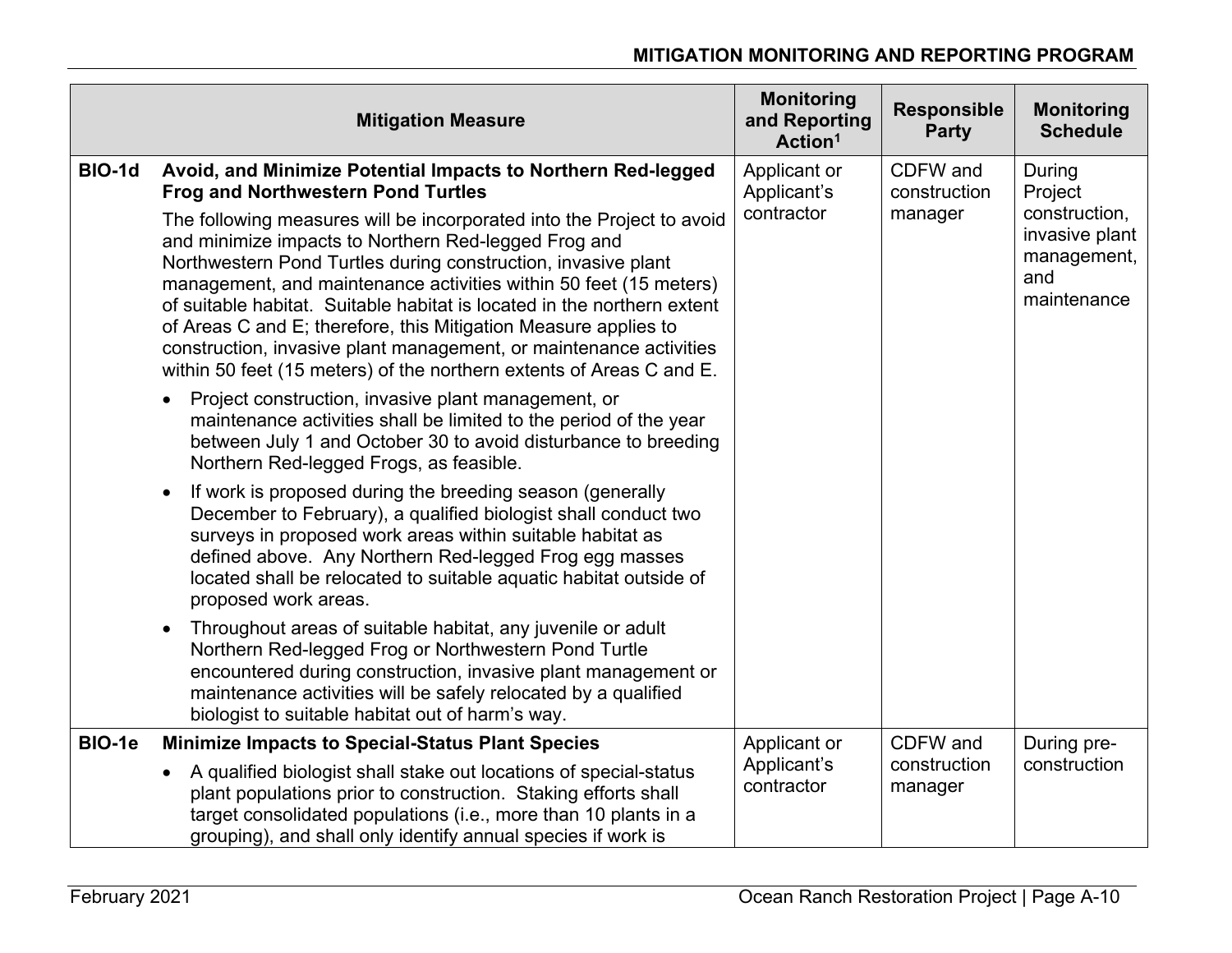|              | <b>Mitigation Measure</b>                                                                                                                                                                                                                                                                                                                                                                                                                                                                                                                                                                                                                                                 | <b>Monitoring</b><br>and Reporting<br>Action <sup>1</sup> | <b>Responsible</b><br><b>Party</b>  | <b>Monitoring</b><br><b>Schedule</b>                                                              |
|--------------|---------------------------------------------------------------------------------------------------------------------------------------------------------------------------------------------------------------------------------------------------------------------------------------------------------------------------------------------------------------------------------------------------------------------------------------------------------------------------------------------------------------------------------------------------------------------------------------------------------------------------------------------------------------------------|-----------------------------------------------------------|-------------------------------------|---------------------------------------------------------------------------------------------------|
|              | proposed during their blooming period. The qualified biologist<br>shall also provide training to construction or plant management<br>crews to ensure that they avoid and minimize impacts to these<br>plants.                                                                                                                                                                                                                                                                                                                                                                                                                                                             |                                                           |                                     |                                                                                                   |
|              | No heavy equipment shall be used to carry out invasive plant<br>management within 10 feet (3 meters) of dune mat habitat.                                                                                                                                                                                                                                                                                                                                                                                                                                                                                                                                                 |                                                           |                                     |                                                                                                   |
|              | Project-related access routes located in the dunes shall be<br>marked, shall stay within the pre-existing sand road footprint,<br>and shall avoid dune mat habitat.                                                                                                                                                                                                                                                                                                                                                                                                                                                                                                       |                                                           |                                     |                                                                                                   |
| BIO-1f       | Avoid and Minimize Impacts to Special-status Plant Species<br>during Prescribed Burns                                                                                                                                                                                                                                                                                                                                                                                                                                                                                                                                                                                     | Applicant or<br>Applicant's                               | CDFW and<br>construction            | Prior to<br>prescribed                                                                            |
|              | In order to minimize potential impacts to special-status plant species<br>during a prescribed burn, the following measures will be<br>implemented:                                                                                                                                                                                                                                                                                                                                                                                                                                                                                                                        | contractor                                                | manager                             | burns during<br>invasive plant<br>management.                                                     |
|              | Prescribed burns will occur between August 1 and March 15 (i.e.,<br>outside the nesting bird window,) which is after the primary<br>blooming period for annual species known to the dunes.                                                                                                                                                                                                                                                                                                                                                                                                                                                                                |                                                           |                                     |                                                                                                   |
|              | All prescribed burn treatments will be conducted in accordance<br>with an approved burn plan coordinated with the California<br>Department of Forestry and Fire Protection (CAL FIRE).                                                                                                                                                                                                                                                                                                                                                                                                                                                                                    |                                                           |                                     |                                                                                                   |
| <b>BIO-3</b> | Mitigate Temporary and Short-term Impacts to Aquatic<br><b>Resources Through Construction Minimization and Avoidance</b><br><b>Measures</b> The following measures will be implemented to avoid<br>and minimize impacts to aquatic resources during construction, or<br>when heavy equipment is proposed for use in aquatic resources:<br>With the exception of Area A (which is fully tidal), work areas will<br>be isolated prior to ground disturbance to avoid delivery of<br>sediment to downstream waters. To the extent possible,<br>construction will occur when the work area has been dry or<br>dewatered. Within Area A, adverse impacts on water quality will | Applicant's<br>biologist                                  | CDFW and<br>construction<br>manager | During<br>Project<br>construction,<br>or whenever<br>heavy<br>equipment is<br>proposed for<br>use |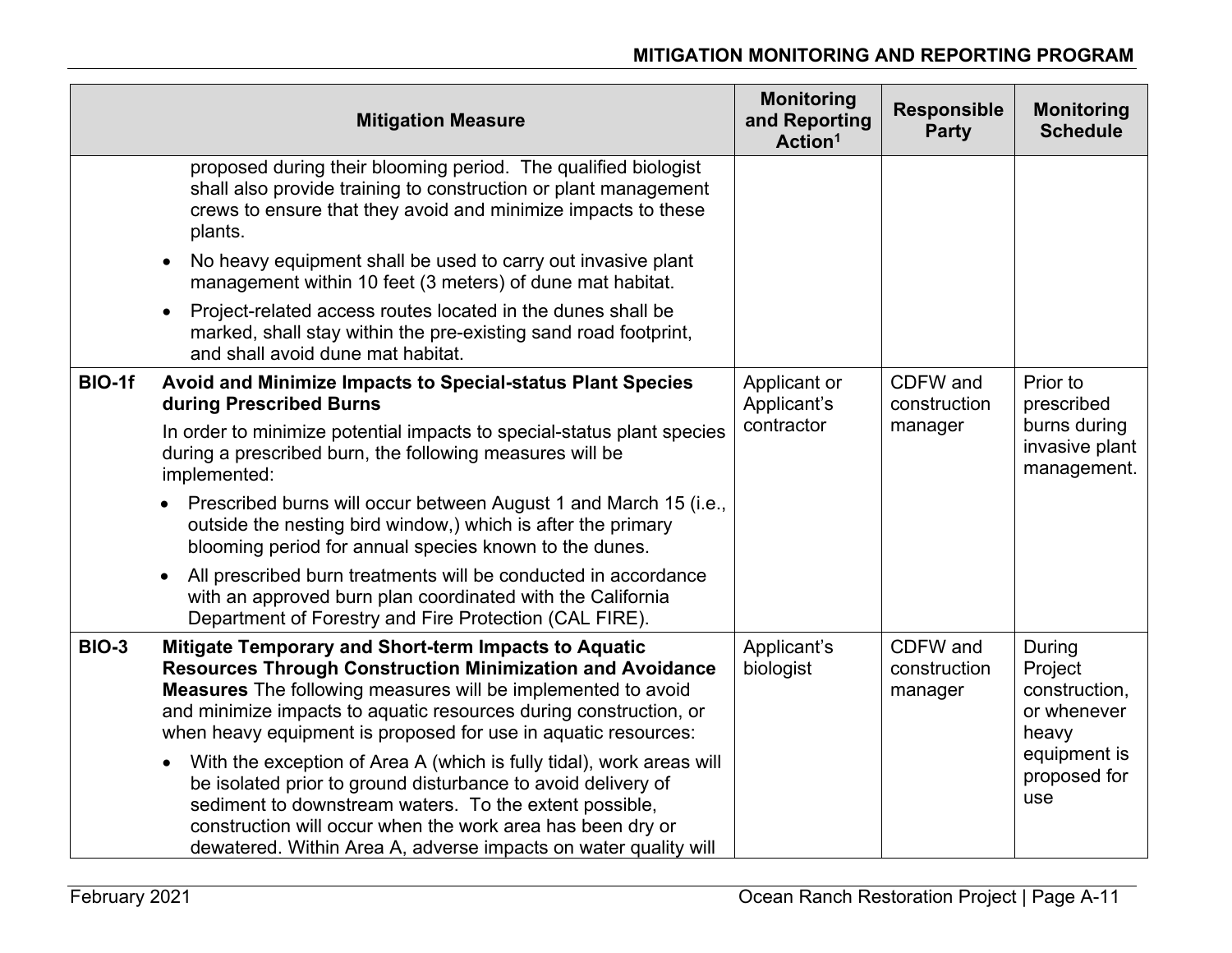| <b>Mitigation Measure</b>                                                                                                                                                                                                                                                                                                                                                                                                                    | <b>Monitoring</b><br>and Reporting<br>Action <sup>1</sup> | <b>Responsible</b><br><b>Party</b> | <b>Monitoring</b><br><b>Schedule</b> |
|----------------------------------------------------------------------------------------------------------------------------------------------------------------------------------------------------------------------------------------------------------------------------------------------------------------------------------------------------------------------------------------------------------------------------------------------|-----------------------------------------------------------|------------------------------------|--------------------------------------|
| be minimized by installing restoration elements at low tide and<br>using amphibious or low ground pressure equipment in fully tidal<br>areas.                                                                                                                                                                                                                                                                                                |                                                           |                                    |                                      |
| • Site disturbance shall be minimized to the greatest extent<br>feasible by using existing disturbed areas for access and staging<br>and concentrating the area of disturbance associated with<br>restoration actions within the minimum space(s) necessary to<br>complete the Project. Where feasible, temporary measures for<br>access or construction, such as the use of temporary tracks or<br>pads, shall be used to minimize impacts. |                                                           |                                    |                                      |
| Contractors shall sign a document stating that they have read,<br>understand, and agree to the required resource avoidance<br>measures, and shall have construction/invasive plant<br>management crews participate in a training session on avoiding<br>and minimizing impacts to wetlands.                                                                                                                                                  |                                                           |                                    |                                      |

### **3.5 Cultural Resources**

|        | <b>Mitigation Measure</b>                                                                                                                                                                                                                                                                                                                                                                                                                                                                                                                                                                                                                                             | <b>Monitoring</b><br>and Reporting<br>Action <sup>1</sup> | <b>Responsible</b><br><b>Party</b>  | <b>Monitoring</b><br><b>Schedule</b> |
|--------|-----------------------------------------------------------------------------------------------------------------------------------------------------------------------------------------------------------------------------------------------------------------------------------------------------------------------------------------------------------------------------------------------------------------------------------------------------------------------------------------------------------------------------------------------------------------------------------------------------------------------------------------------------------------------|-----------------------------------------------------------|-------------------------------------|--------------------------------------|
| $CR-1$ | <b>Environmental Awareness Training</b><br>Prior to the initiation of any construction work, an archaeologist who<br>meets the U.S. Secretary of Interior's professional standards shall<br>conduct environmental awareness training for construction crews<br>and other relevant Project personnel. At a minimum, the training<br>will cover the kinds of cultural materials that may be present in the<br>Project Area and the protocols to be followed should any such<br>materials be uncovered during construction. Training shall be<br>required at the onset of each year of construction and maintenance<br>activities to educate new construction personnel. | Applicant or<br>Applicant's<br>contractor                 | CDFW and<br>construction<br>manager | During pre-<br>construction          |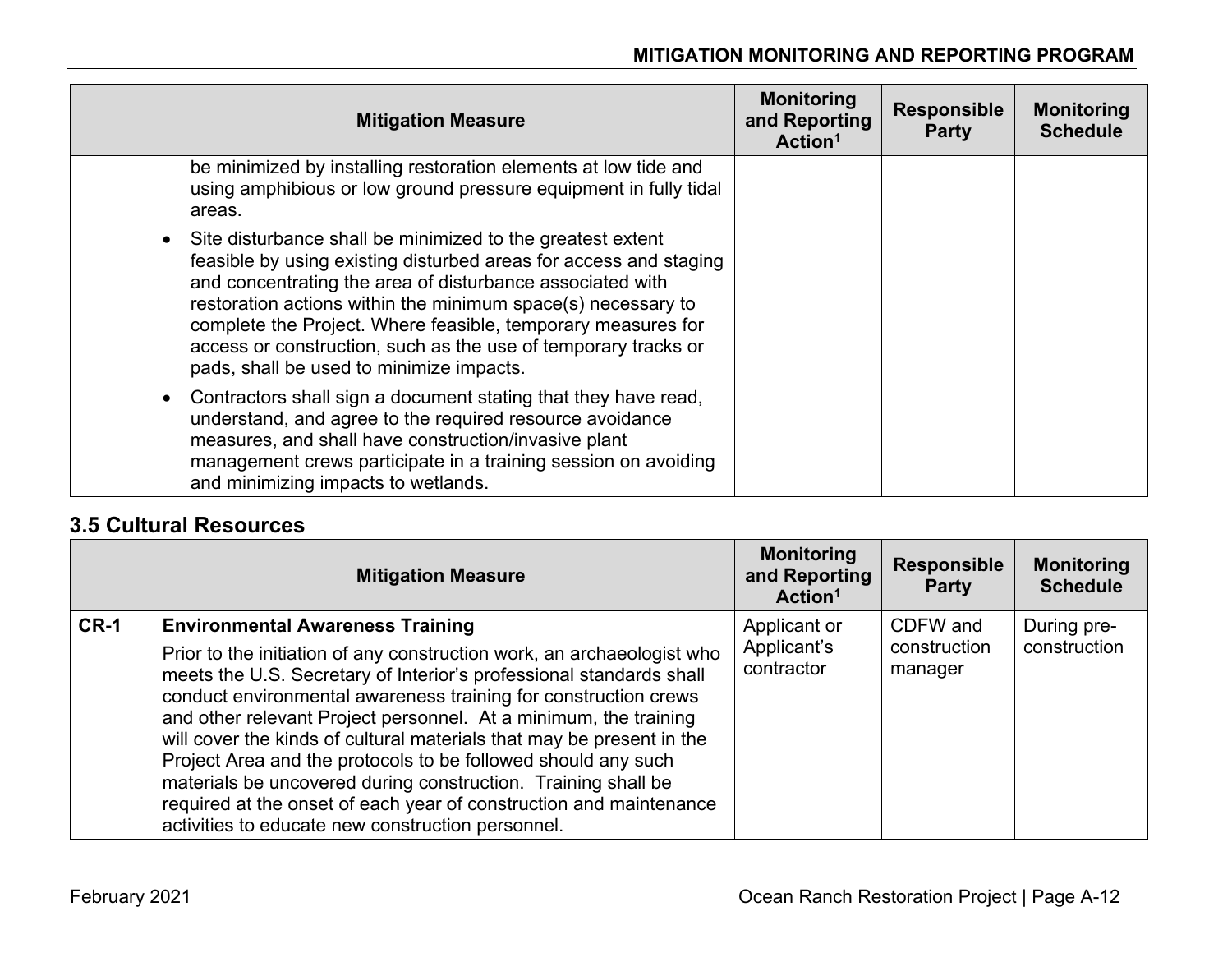|        | <b>Mitigation Measure</b>                                                                                                                                                                                                                                                                                                                                                                                                                                                                                                                                                                                                                                                                                                            | <b>Monitoring</b><br>and Reporting<br>Action <sup>1</sup> | <b>Responsible</b><br><b>Party</b>  | <b>Monitoring</b><br><b>Schedule</b> |
|--------|--------------------------------------------------------------------------------------------------------------------------------------------------------------------------------------------------------------------------------------------------------------------------------------------------------------------------------------------------------------------------------------------------------------------------------------------------------------------------------------------------------------------------------------------------------------------------------------------------------------------------------------------------------------------------------------------------------------------------------------|-----------------------------------------------------------|-------------------------------------|--------------------------------------|
|        | Prehistoric archaeological site indicators include: obsidian and chert<br>flakes and chipped stone tools; grinding and mashing implements<br>(e.g., slabs and handstones, and mortars and pestles); bedrock<br>outcrops and boulders with mortar cups; and locally darkened<br>midden soils. Midden soils may contain a combination of any of the<br>previously listed items with the possible addition of bone and shell<br>remains, and fire affected stones. Historic period site indicators<br>generally include: fragments of glass, ceramic, and metal objects;<br>milled and split lumber; and structure and feature remains such as<br>building foundations and discrete trash deposits (e.g., wells, privy<br>pits, dumps). |                                                           |                                     |                                      |
| $CR-2$ | <b>Protection of the Welapl Site</b><br>Prior to initial ground disturbing work in the vicinity of the Welapl<br>site, an archaeologist who meets the U.S. Secretary of Interior's<br>professional standards shall re-survey the area for the presence of<br>surficial cultural resource deposits. The archaeologist shall also<br>excavate 4-5 auger borings in the vicinity of the site to assess<br>subsurface conditions.                                                                                                                                                                                                                                                                                                        | Applicant's<br>contractor                                 | CDFW and<br>construction<br>manager | During pre-<br>construction          |
|        | If historical or archaeological resources are found in the vicinity of<br>the site, CDFW shall implement measures to protect the integrity of<br>the resource and ensure that no additional resources are impacted,<br>as provided in Mitigation Measure CR-4. If no historical or<br>archaeological resources are identified during the surface inspection<br>or subsurface exploration, Project activities may commence without<br>monitoring by an archaeologist.                                                                                                                                                                                                                                                                 |                                                           |                                     |                                      |
|        | Subsequent invasive plant management activities in the vicinity of<br>the Welapl site would not be subject to the surface and subsurface<br>assessment requirements provided above, unless otherwise<br>required by CDFW and/or the State Historic Preservation Officer<br>(SHPO) in accordance with Mitigation Measure CR-4.                                                                                                                                                                                                                                                                                                                                                                                                        |                                                           |                                     |                                      |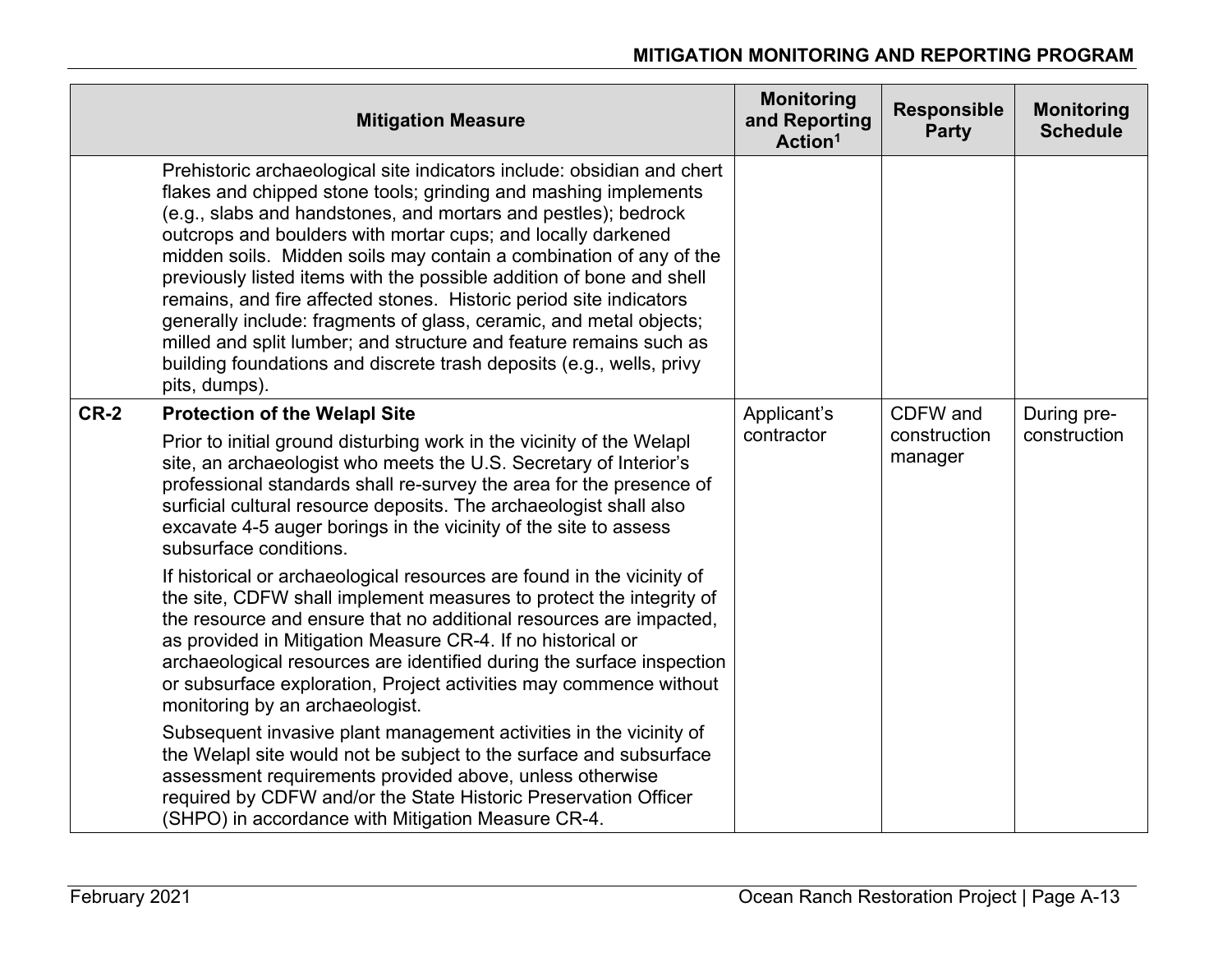|        | <b>Mitigation Measure</b>                                                                                                                                                                                                                                                                                                                                                                                                                                                                                                                                                                                                                                                                                                        | <b>Monitoring</b><br>and Reporting<br>Action <sup>1</sup> | <b>Responsible</b><br><b>Party</b>                                       | <b>Monitoring</b><br><b>Schedule</b> |
|--------|----------------------------------------------------------------------------------------------------------------------------------------------------------------------------------------------------------------------------------------------------------------------------------------------------------------------------------------------------------------------------------------------------------------------------------------------------------------------------------------------------------------------------------------------------------------------------------------------------------------------------------------------------------------------------------------------------------------------------------|-----------------------------------------------------------|--------------------------------------------------------------------------|--------------------------------------|
| $CR-3$ | Protection of the 1929 USC&GS Complex<br>Prior to initial ground disturbing work in the vicinity of the 1929<br>USC&GS Complex, an archaeologist who meets the U.S. Secretary<br>of Interior's professional standards shall re-survey the area for the<br>presence of surficial cultural resource deposits. The archaeologist<br>shall also employ a metal detector and excavate 4-5 auger borings<br>in the vicinity of the site to assess subsurface conditions.                                                                                                                                                                                                                                                               | Applicant's<br>contractor                                 | CDFW and<br>construction<br>manager                                      | During pre-<br>construction          |
|        | Due to the lack of clear map evidence of where structures may have<br>been located at this site, an archaeological monitor shall be present<br>during initial ground disturbing activities to identify resources that<br>may have escaped detection during the surface and subsurface<br>investigations. If historical or archaeological resources are found in<br>the vicinity of the site, CDFW shall implement measures to protect<br>the integrity of the resource and ensure that no additional resources<br>are impacted, as provided in Mitigation Measure CR-4.                                                                                                                                                          |                                                           |                                                                          |                                      |
|        | Subsequent invasive plant management activities in the vicinity of<br>the 1929 USC&GS Complex would not be subject to the surface<br>and subsurface assessments or archaeological monitoring<br>described above, unless otherwise required by CDFW and/or SHPO<br>in accordance with Mitigation Measures CR-4.                                                                                                                                                                                                                                                                                                                                                                                                                   |                                                           |                                                                          |                                      |
| $CR-4$ | <b>Protect Archaeological Resources During Construction</b><br>If potential archaeological resources are uncovered during<br>construction, the Project contractor shall halt work within 100 feet<br>(30 meters) of the discovery, and CDFW shall be immediately<br>notified. Should any cultural resources be discovered during<br>construction on lands under the jurisdiction of the California State<br>Lands Commission (SLC), CDFW shall consult with the SLC.<br>Workers shall avoid altering the materials and their context, and<br>shall not collect cultural materials.<br>A qualified archaeologist shall be retained to investigate the find. If<br>the find potentially qualifies as a historic resource or unique | Applicant's<br>contractor                                 | CDFW and<br>construction<br>manager and<br>potentially the<br><b>SLC</b> | During<br>Project<br>construction    |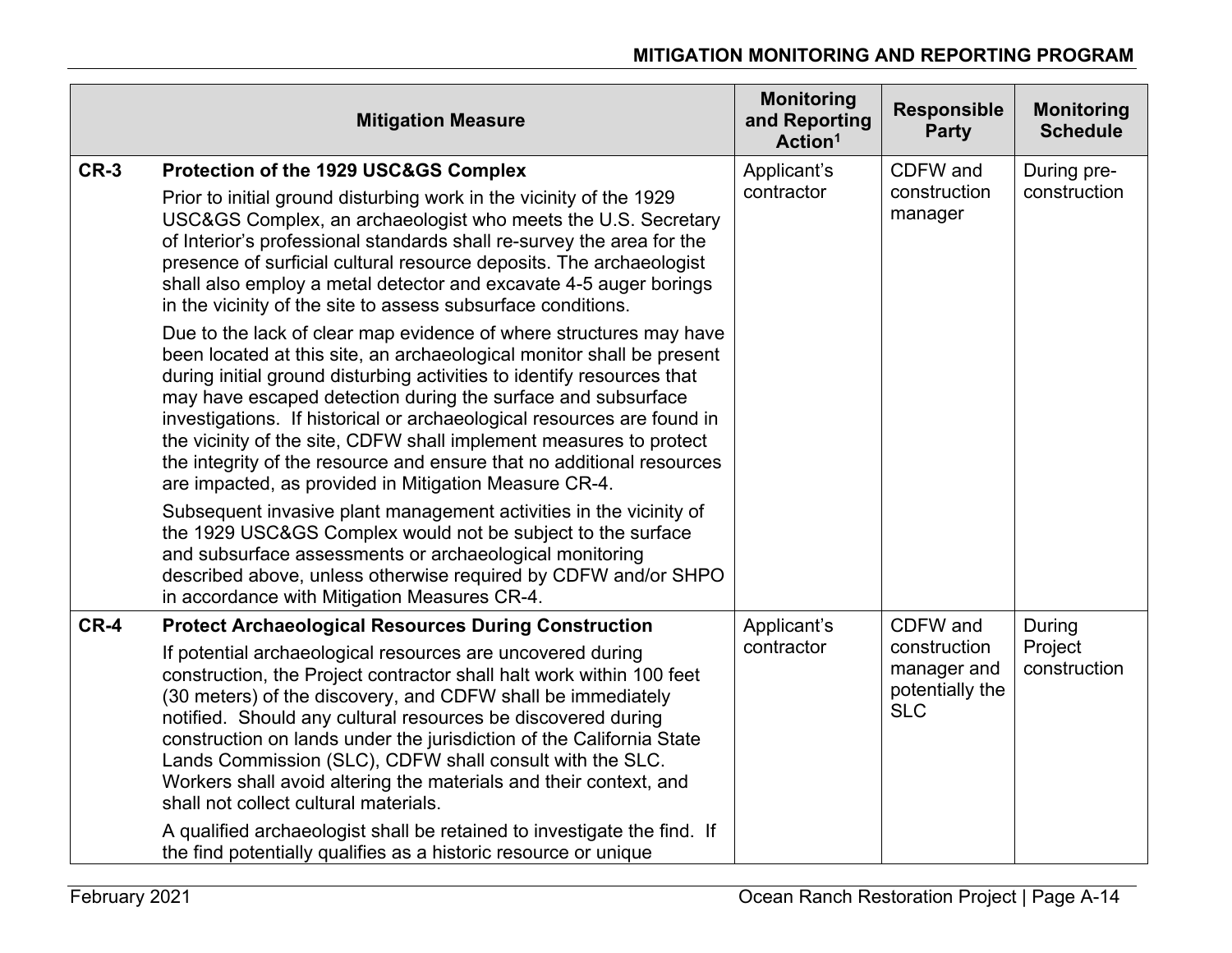| <b>Mitigation Measure</b>                                                                                                                                                                                                                                                                                                                                                                                                                                                                                                                                                                                                                                                                                                                  | <b>Monitoring</b><br>and Reporting<br>Action <sup>1</sup> | <b>Responsible</b><br><b>Party</b>                                    | <b>Monitoring</b><br><b>Schedule</b> |
|--------------------------------------------------------------------------------------------------------------------------------------------------------------------------------------------------------------------------------------------------------------------------------------------------------------------------------------------------------------------------------------------------------------------------------------------------------------------------------------------------------------------------------------------------------------------------------------------------------------------------------------------------------------------------------------------------------------------------------------------|-----------------------------------------------------------|-----------------------------------------------------------------------|--------------------------------------|
| archaeological resource under CEQA, all work must remain stopped<br>in the immediate vicinity to allow the archaeologist to evaluate any<br>materials and recommend appropriate treatment. If the resources<br>are Native American in origin, representatives of the appropriate<br>culturally affiliated tribes shall also be enlisted to help evaluate the<br>find and suggest appropriate treatment. The final disposition of<br>archaeological and historical resources recovered on state lands<br>under the jurisdiction of the SLC must be approved by the SLC.                                                                                                                                                                     |                                                           |                                                                       |                                      |
| The preferred treatment of a resource is protection and<br>preservation. Protection and preservation can be achieved by<br>avoidance (not disturbing areas within the boundaries of an<br>archaeological site). In considering any recommended measures<br>proposed by the archaeologist, CDFW shall determine whether<br>avoidance is feasible in light of factors such as the nature of the<br>find, Project design, costs, and other considerations. If avoidance is<br>infeasible, other appropriate measures as recommended by the<br>archaeologist (e.g., data recovery or protection in place) shall be<br>instituted. Work may proceed on other parts of the Project while<br>mitigation for these resources is being carried out. |                                                           |                                                                       |                                      |
| If data recovery is performed, it must be conducted by qualified<br>archaeologists using standard archaeological techniques. Data<br>recovery must include processing and analysis of recovered cultural<br>materials using appropriate archaeological methods, and<br>preparation of the recovered materials for permanent disposition<br>(e.g., re-burial in a part of the Project Area that would be protected<br>in perpetuity).                                                                                                                                                                                                                                                                                                       |                                                           |                                                                       |                                      |
| $CR-5$<br><b>Protect Human Remains if Encountered during Construction</b><br>If human remains, associated grave goods, or items of cultural<br>patrimony are encountered during construction, work shall halt in<br>the vicinity of the find and the County Coroner and CDFW shall be<br>notified immediately. The following procedures shall be followed as                                                                                                                                                                                                                                                                                                                                                                               | Applicant's<br>contractor                                 | CDFW,<br>construction<br>manager and<br>potentially the<br><b>SLC</b> | During<br>Project<br>construction    |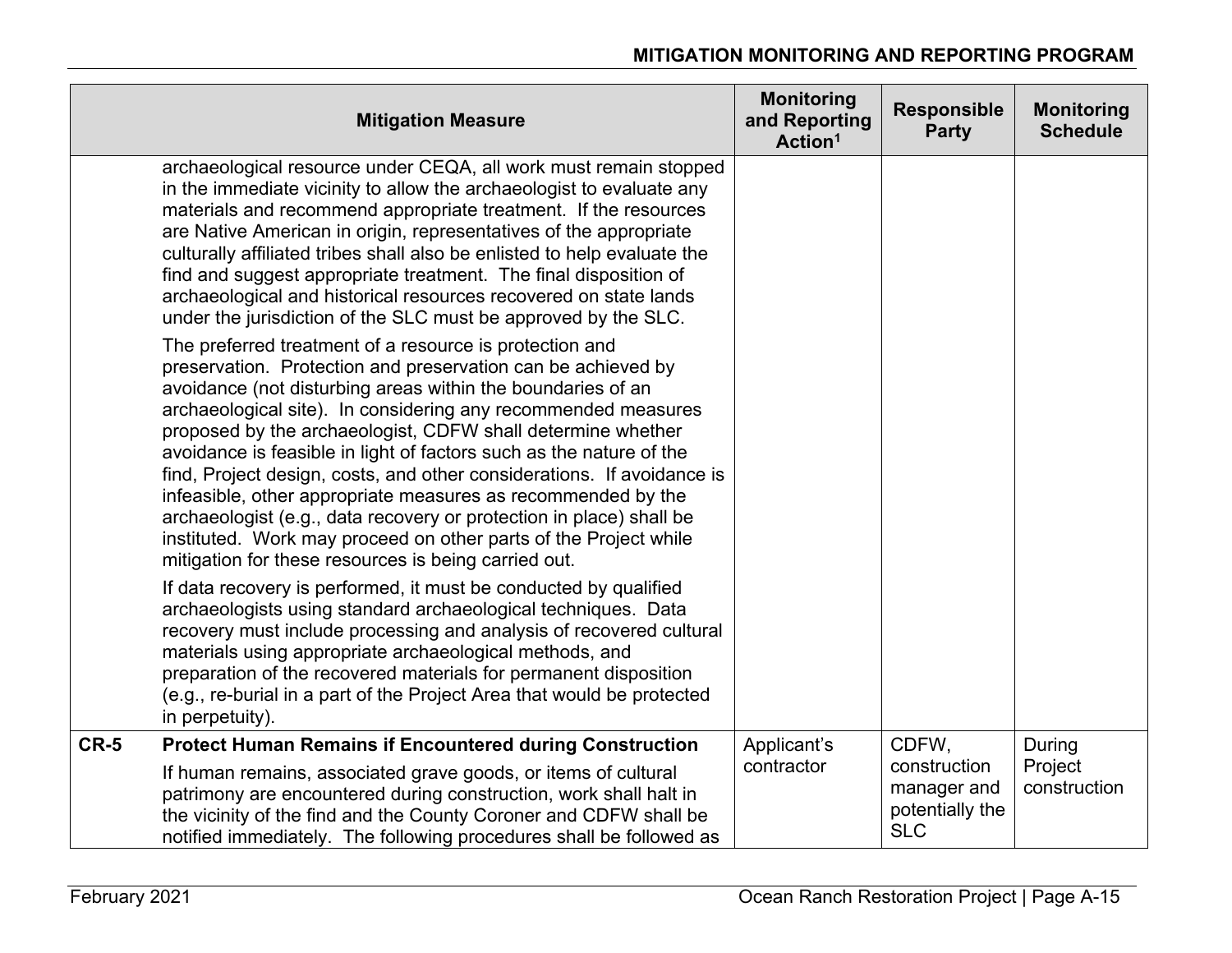| <b>Mitigation Measure</b>                                                                                                                                                                                                                                                                                                                                                                                                                                                                                                                                                                                                                                                                                                                                                                                                                                                                                                                                                                                                                                                                           | <b>Monitoring</b><br>and Reporting<br>Action <sup>1</sup> | <b>Responsible</b><br><b>Party</b> | <b>Monitoring</b><br><b>Schedule</b> |
|-----------------------------------------------------------------------------------------------------------------------------------------------------------------------------------------------------------------------------------------------------------------------------------------------------------------------------------------------------------------------------------------------------------------------------------------------------------------------------------------------------------------------------------------------------------------------------------------------------------------------------------------------------------------------------------------------------------------------------------------------------------------------------------------------------------------------------------------------------------------------------------------------------------------------------------------------------------------------------------------------------------------------------------------------------------------------------------------------------|-----------------------------------------------------------|------------------------------------|--------------------------------------|
| required by PRC Section 5097.9 and HSC Section 7050.5. The<br>final disposition of archaeological, and historical resources<br>recovered on state lands under the jurisdiction of the SLC must be<br>approved by the SLC. If the human remains are determined to be<br>of Native American origin, the Coroner shall notify the Native<br>American Heritage Commission within 24 hours of the<br>determination. The Native American Heritage Commission shall<br>then notify the most likely decedent (MLD), who has 48 hours to<br>make recommendations to the landowner for the disposition of the<br>remains. A qualified archaeologist, CDFW, SLC (if appropriate) and<br>the MLD shall make all reasonable efforts to develop an agreement<br>for the treatment, with appropriate dignity, of any human remains<br>and associated or unassociated funerary objects. The agreement<br>would take into consideration the appropriate excavation, removal,<br>recordation, analysis, custodianship, and final disposition of the<br>human remains and associated or unassociated funerary objects. |                                                           |                                    |                                      |

### **3.6 Geology and Soils**

|       | <b>Mitigation Measure</b>                                                                                                                                                                                                                                                                                                                                                                                       | <b>Monitoring</b><br>and Reporting<br>Action <sup>1</sup> | <b>Responsible</b><br><b>Party</b> | <b>Monitoring</b><br><b>Schedule</b> |
|-------|-----------------------------------------------------------------------------------------------------------------------------------------------------------------------------------------------------------------------------------------------------------------------------------------------------------------------------------------------------------------------------------------------------------------|-----------------------------------------------------------|------------------------------------|--------------------------------------|
| HWQ-1 | <b>Implement Best Management Practices to Protect Water</b><br><b>Quality</b>                                                                                                                                                                                                                                                                                                                                   | Applicant's<br>contractor                                 | CDFW and<br>construction           | Prior to and<br>during Project       |
|       | The following representative BMPs will be implemented to protect<br>water quality during construction:                                                                                                                                                                                                                                                                                                          |                                                           | manager                            | construction                         |
|       | Contractors will be responsible for minimizing erosion and<br>$\bullet$<br>preventing the transport of sediment to sensitive<br>habitats/wetlands. Accordingly, all contractors that would be<br>performing demolition, construction, grading, operations or other<br>work that could cause increased water pollution conditions at the<br>site (e.g., dispersal of soils) shall receive training regarding the |                                                           |                                    |                                      |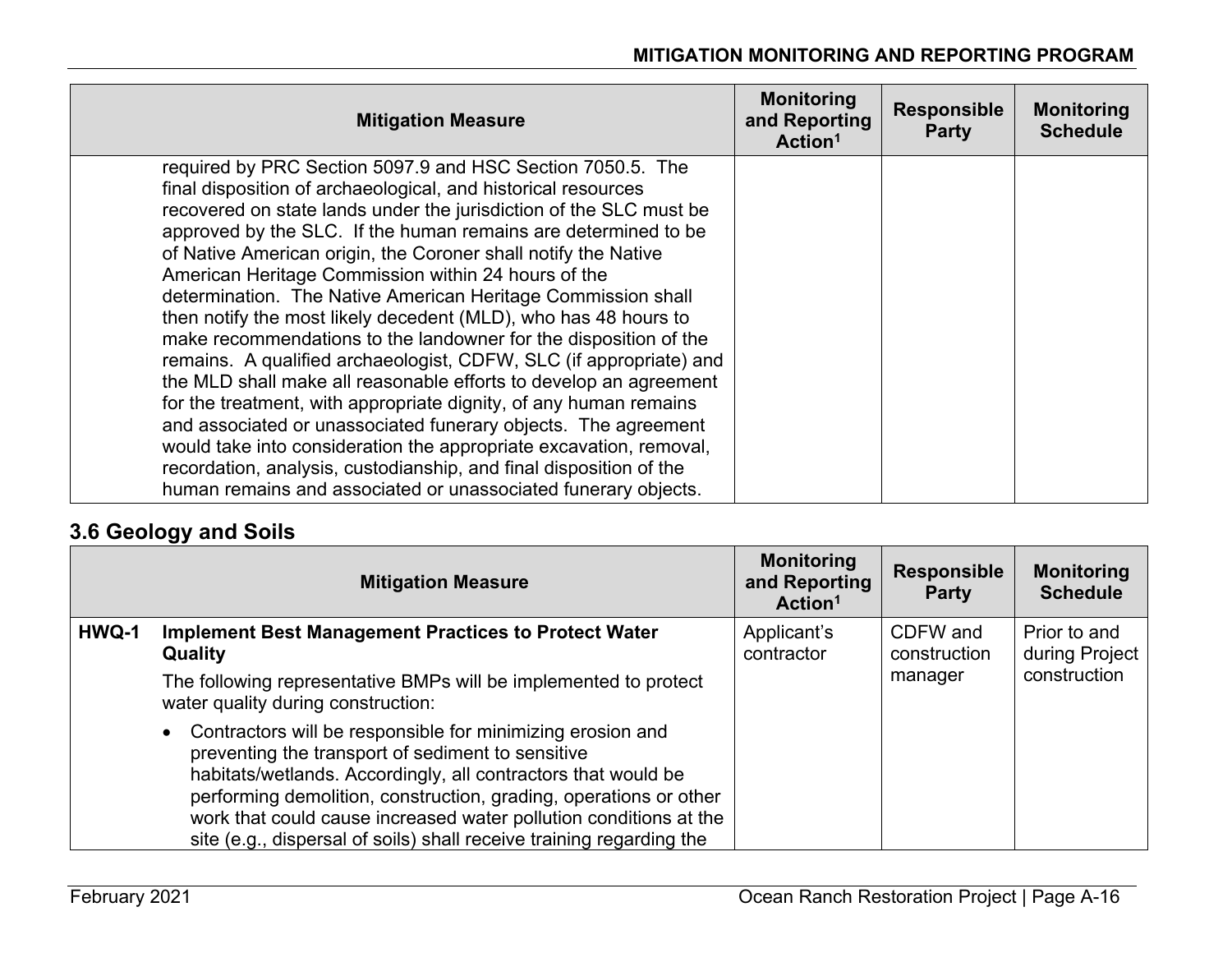| <b>Mitigation Measure</b>                                                                                                                                                                                                                            | <b>Monitoring</b><br>and Reporting<br>Action <sup>1</sup> | <b>Responsible</b><br><b>Party</b> | <b>Monitoring</b><br><b>Schedule</b> |
|------------------------------------------------------------------------------------------------------------------------------------------------------------------------------------------------------------------------------------------------------|-----------------------------------------------------------|------------------------------------|--------------------------------------|
| environmental sensitivity of the site and need to minimize<br>impacts. Contractors also shall be trained in implementation of<br>stormwater BMPs for protection of water quality.                                                                    |                                                           |                                    |                                      |
| The following BMPs from the current California Stormwater<br>$\bullet$<br>Quality Associations' California Stormwater BMP Handbook for<br>Construction will be implemented by the Contractor:                                                        |                                                           |                                    |                                      |
| EC-1: Scheduling<br>$\overline{\phantom{a}}$                                                                                                                                                                                                         |                                                           |                                    |                                      |
| - EC-2: Preservation of Existing Vegetation                                                                                                                                                                                                          |                                                           |                                    |                                      |
| NS-2: Dewatering Operations<br>$\qquad \qquad \blacksquare$                                                                                                                                                                                          |                                                           |                                    |                                      |
| NS-9: Vehicle Equipment and Fuelling<br>$\qquad \qquad \blacksquare$                                                                                                                                                                                 |                                                           |                                    |                                      |
| NS-10: Vehicle and Equipment Maintenance                                                                                                                                                                                                             |                                                           |                                    |                                      |
| - WM-2: Material Use; and                                                                                                                                                                                                                            |                                                           |                                    |                                      |
| <b>WM-4: Spill Prevention and Control</b><br>$-$                                                                                                                                                                                                     |                                                           |                                    |                                      |
| Sufficient erosion control supplies will be maintained on site at<br>all times, available for prompt use in areas susceptible to erosion<br>during rain events;                                                                                      |                                                           |                                    |                                      |
| Disturbance of existing vegetation will be minimized to only that<br>$\bullet$<br>necessary to complete the work;                                                                                                                                    |                                                           |                                    |                                      |
| The contractor will make adequate preparations, including<br>$\bullet$<br>training and providing equipment, to contain oil and/or other<br>hazardous materials spills;                                                                               |                                                           |                                    |                                      |
| Dewatering operations will be conducted where needed, with<br>$\bullet$<br>water disposed of appropriately (e.g., allowed to settle in an<br>isolated area, or discharged to an upland location where is won't<br>discharge back to surface waters); |                                                           |                                    |                                      |
| Vehicle and equipment maintenance should be performed off-<br>site whenever practical;                                                                                                                                                               |                                                           |                                    |                                      |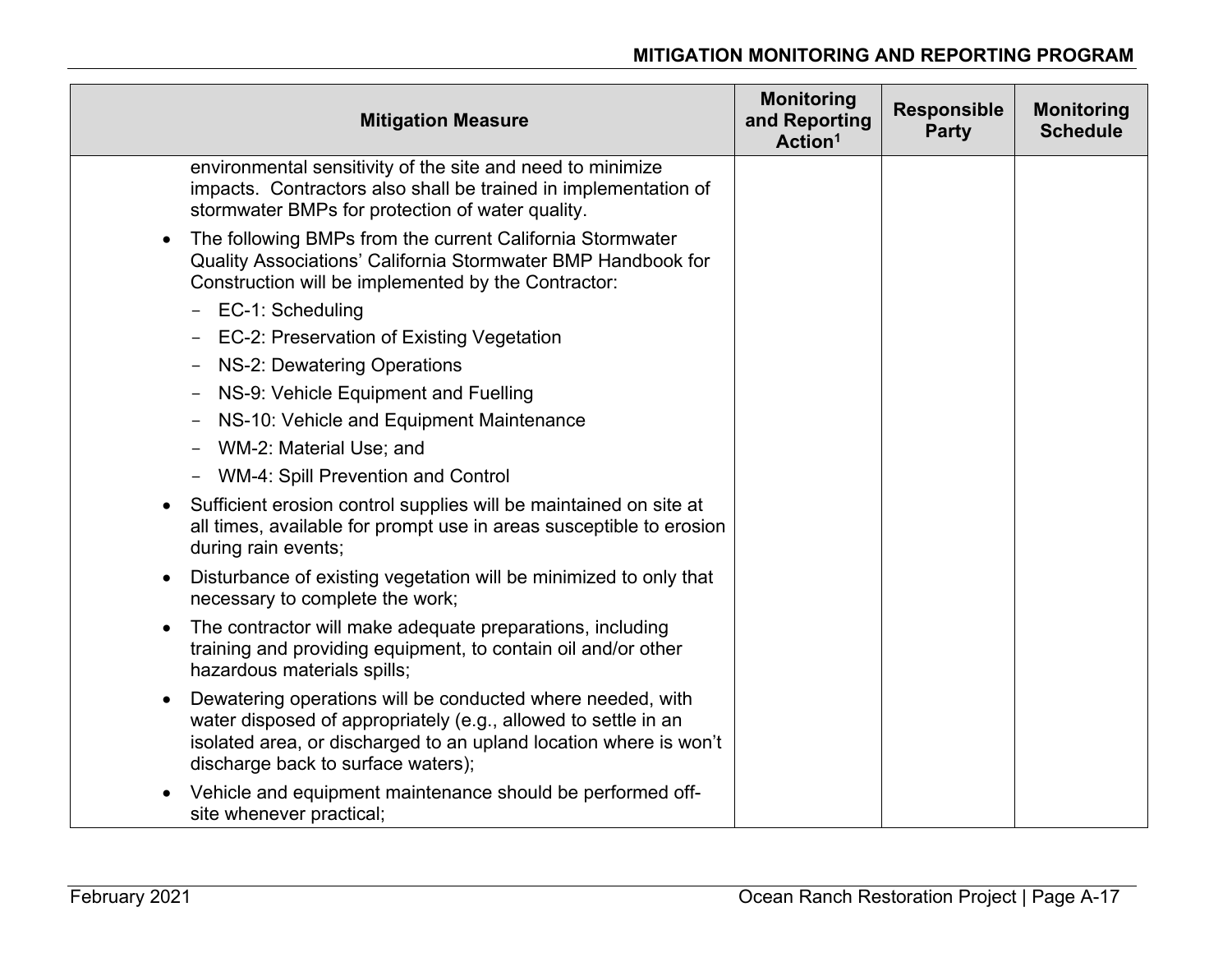|       | <b>Mitigation Measure</b>                                                                                                                                                                                                                                                                                                                                                                                                                                                                                                                                                                                                                                                                                                                                                                                                                                                                                                       | <b>Monitoring</b><br>and Reporting<br>Action <sup>1</sup> | <b>Responsible</b><br><b>Party</b> | <b>Monitoring</b><br><b>Schedule</b> |
|-------|---------------------------------------------------------------------------------------------------------------------------------------------------------------------------------------------------------------------------------------------------------------------------------------------------------------------------------------------------------------------------------------------------------------------------------------------------------------------------------------------------------------------------------------------------------------------------------------------------------------------------------------------------------------------------------------------------------------------------------------------------------------------------------------------------------------------------------------------------------------------------------------------------------------------------------|-----------------------------------------------------------|------------------------------------|--------------------------------------|
|       | The contractor shall ensure that the site is prepared with BMPs<br>$\bullet$<br>prior to the onset of any storm predicted to receive 0.5 inch (1.27<br>centimeters) or more of rain over 24 hours; and                                                                                                                                                                                                                                                                                                                                                                                                                                                                                                                                                                                                                                                                                                                          |                                                           |                                    |                                      |
|       | All erosion and sediment control measures shall be maintained<br>$\bullet$<br>until disturbed areas are stabilized.                                                                                                                                                                                                                                                                                                                                                                                                                                                                                                                                                                                                                                                                                                                                                                                                             |                                                           |                                    |                                      |
| HWQ-2 | <b>Erosion and Water Quality Control Measures During Channel</b><br><b>Excavation and Ground Disturbance</b>                                                                                                                                                                                                                                                                                                                                                                                                                                                                                                                                                                                                                                                                                                                                                                                                                    | Applicant's<br>contractor                                 | CDFW and<br>construction           | During<br>Project                    |
|       | Erosion and turbidity control measures shall be implemented in<br>areas where excavation or ground disturbance would occur and<br>could deliver sediment to an adjacent surface water (e.g.,<br>construction of Project tidal channels, installation of ditch blocks and<br>large wood, levee lowering and removal, and installation of public<br>access components). Depending on site conditions, these<br>measures could include installation and maintenance of in-stream<br>turbidity curtains, cofferdams and/or silt-fence along channel banks,<br>as specified in Project designs, specifications and erosion control<br>plans. Whenever feasible, construction will be scheduled to<br>coincide with low tides to avoid increases in turbidity or potential<br>impacts to aquatic habitats. Where possible, channel excavation or<br>dredging will be isolated and hydrologically disconnected from<br>surface waters. |                                                           | manager                            | construction                         |
| WQ-6  | <b>Designate Ingress/Egress Routes</b>                                                                                                                                                                                                                                                                                                                                                                                                                                                                                                                                                                                                                                                                                                                                                                                                                                                                                          | Applicant's                                               | CDFW and                           | During                               |
|       | Temporary ground disturbance associated with site ingress/egress,<br>staging, stockpiling, and equipment storage areas could occur in<br>areas outside and adjoining work areas. Where areas adjacent to<br>staging and stockpile areas are erosion prone, the extent of staging<br>and stockpile shall be minimized by flagging their boundaries. An<br>erosion/sediment control plan shall be developed for erosion prone<br>areas outside the work area where greater than 0.25 acre (0.1<br>hectare) of ground disturbance may occur as a result of                                                                                                                                                                                                                                                                                                                                                                         | contractor                                                | construction<br>manager            | Project<br>construction              |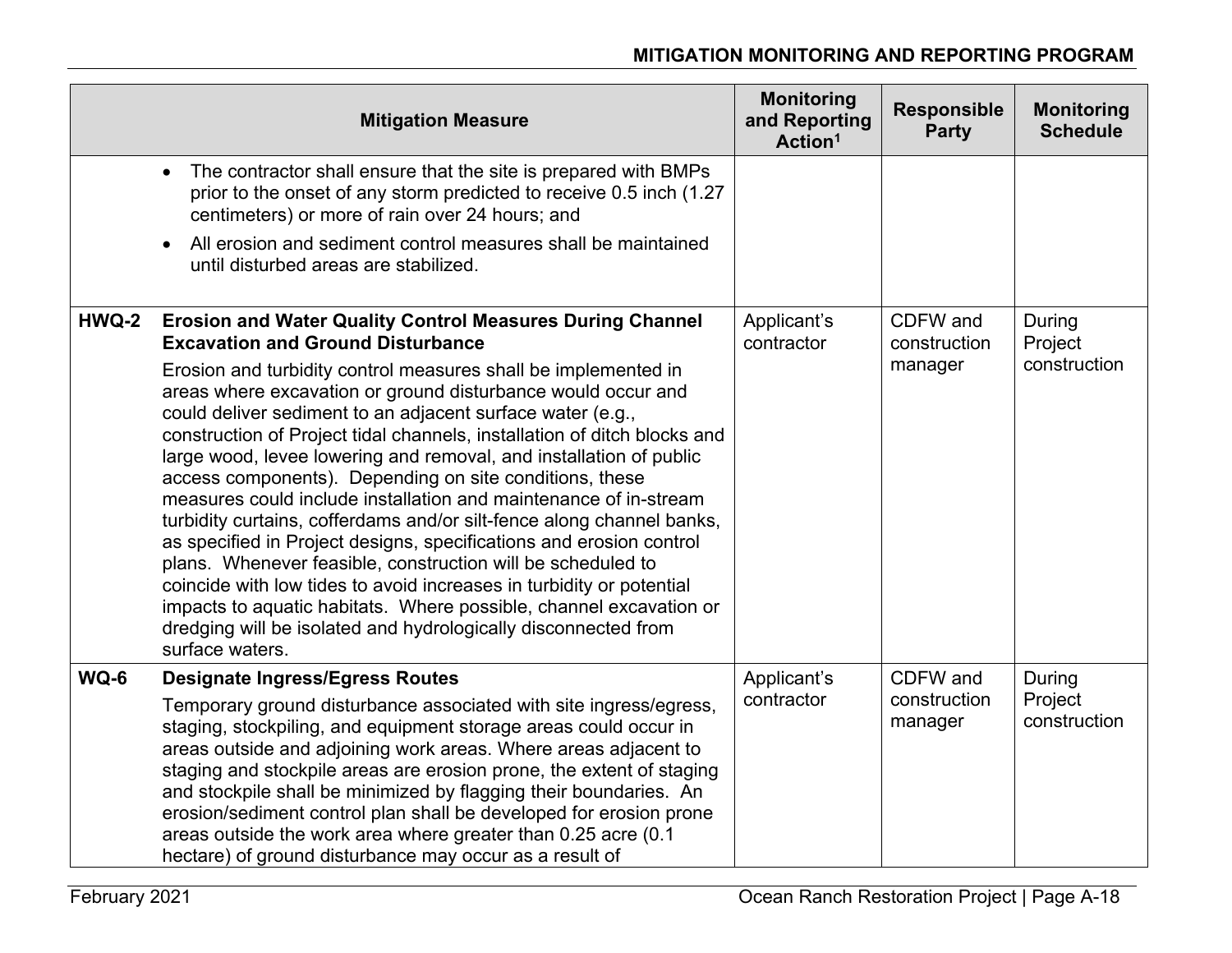| <b>Mitigation Measure</b>                                                                                                                                                                                                                                                                                                                                                                                                                                                                                                                                                                                                                                                                                                                                                                                                                                                                                                                                                                                                                                                                                                                                                                                                       | <b>Monitoring</b><br>and Reporting<br>Action <sup>1</sup> | <b>Responsible</b><br><b>Party</b>                                    | <b>Monitoring</b><br><b>Schedule</b> |
|---------------------------------------------------------------------------------------------------------------------------------------------------------------------------------------------------------------------------------------------------------------------------------------------------------------------------------------------------------------------------------------------------------------------------------------------------------------------------------------------------------------------------------------------------------------------------------------------------------------------------------------------------------------------------------------------------------------------------------------------------------------------------------------------------------------------------------------------------------------------------------------------------------------------------------------------------------------------------------------------------------------------------------------------------------------------------------------------------------------------------------------------------------------------------------------------------------------------------------|-----------------------------------------------------------|-----------------------------------------------------------------------|--------------------------------------|
| ingress/egress, access roads, staging and stockpile areas. The<br>erosion/sediment control plan shall be developed by a qualified<br>professional and identify BMPs for controlling soil erosion and<br>discharge for Project-related contaminants. The erosion/sediment<br>control plan shall be prepared prior to any ground disturbing<br>activities, and implemented during construction (H.T. Harvey &<br>Associates and GHD 2013, page 128).                                                                                                                                                                                                                                                                                                                                                                                                                                                                                                                                                                                                                                                                                                                                                                              |                                                           |                                                                       |                                      |
| <b>GEO-1</b><br><b>Protect Paleontological Resources during Construction</b><br><b>Activities</b><br>If fossils are encountered during construction (i.e., bones, teeth, or<br>unusually abundant and well-preserved invertebrates or plants),<br>construction activities within 50 feet (15 meters) of the find shall be<br>stopped. CDFW shall be immediately notified, and a professional<br>palaeontologist shall be retained to evaluate the potential resource,<br>assess the nature and importance of the find, and document the<br>discovery as needed. Based on the scientific value or uniqueness<br>of the find, CDFW may allow work to continue after the<br>palaeontologist has recorded the find, or may recommend salvage<br>and recovery of the material if it is determined that the find should,<br>but cannot, be avoided. The palaeontologist shall make<br>recommendations for any necessary treatment that is consistent<br>with currently accepted scientific practices. CDFW will work with a<br>qualified palaeontologist to determine the appropriate final<br>disposition for any fossils found onsite. The final disposition of any<br>paleontological resources recovered on state lands under the | Applicant's<br>contractor                                 | CDFW,<br>construction<br>manager and<br>potentially the<br><b>SLC</b> | During<br>Project<br>construction    |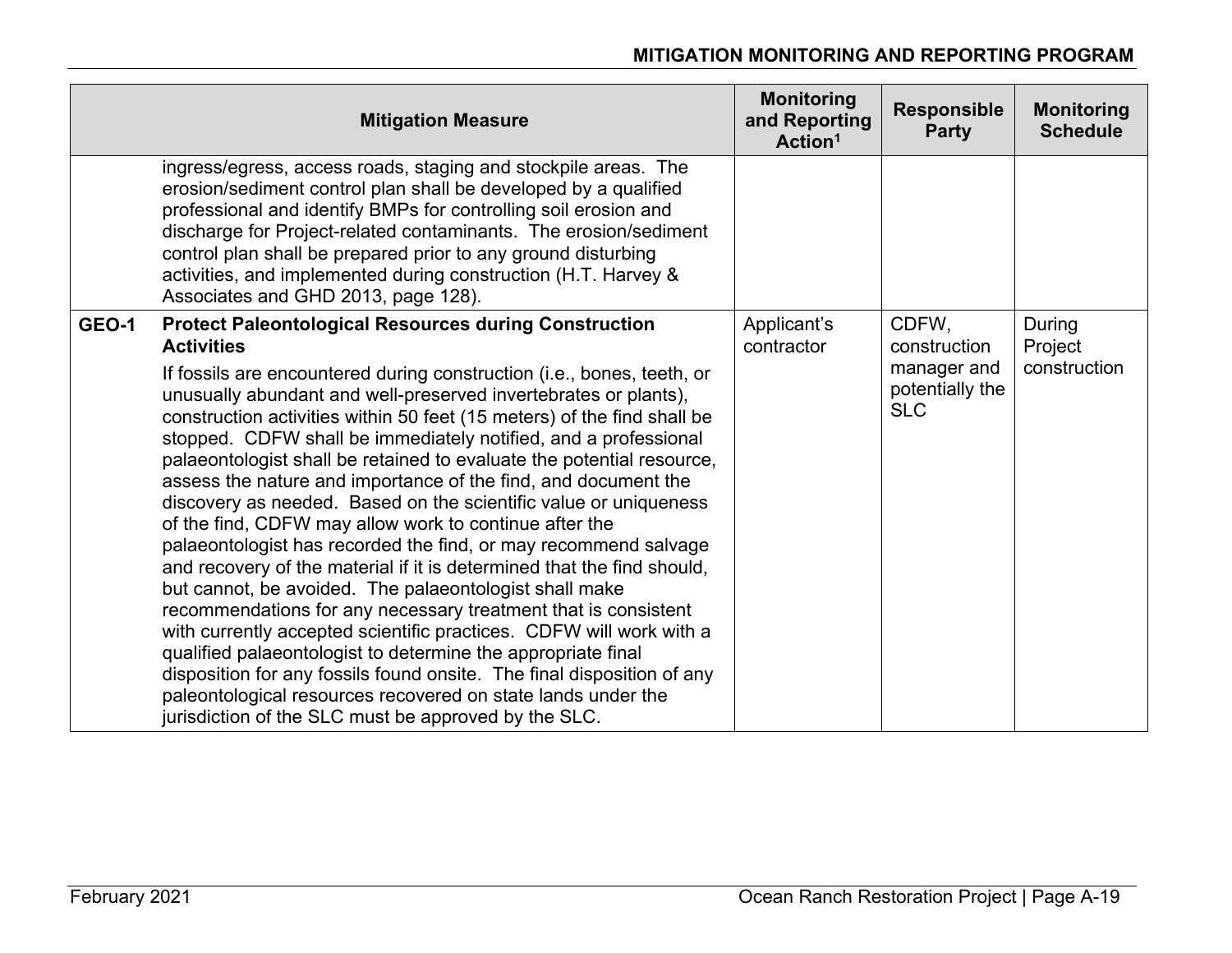|       | <b>Mitigation Measure</b>                                                                                                                                                                                                                                                                                                                                                                                                                                                                                                                                                                                                                              | <b>Monitoring</b><br>and Reporting<br>Action <sup>1</sup> | <b>Responsible</b><br><b>Party</b>  | <b>Monitoring</b><br><b>Schedule</b>                                    |
|-------|--------------------------------------------------------------------------------------------------------------------------------------------------------------------------------------------------------------------------------------------------------------------------------------------------------------------------------------------------------------------------------------------------------------------------------------------------------------------------------------------------------------------------------------------------------------------------------------------------------------------------------------------------------|-----------------------------------------------------------|-------------------------------------|-------------------------------------------------------------------------|
| HHM-1 | Worker Injury from Accidents Associated with Use of Manual<br>and Mechanical Equipment<br>A health and safety plan shall be developed to identify and educate<br>workers engaged in activities that involve heavy equipment<br>associated with construction or invasive plant management<br>activities under the Project. Appropriate safety procedures and<br>equipment, including hearing, eye, hand and foot protection, and<br>proper attire, shall be used by workers to minimize risks associated<br>with use of heavy equipment. Workers shall receive safety training<br>appropriate to their responsibilities prior to engaging in such work. | Applicant's<br>contractor                                 | CDFW and<br>construction<br>manager | Prior to<br>Project<br>construction                                     |
| HHM-2 | <b>Accidents Associated with Release of Chemicals and Motor</b><br><b>Fuel</b><br>See Section 3.04 of this MMRP for Mitigation Measure text.                                                                                                                                                                                                                                                                                                                                                                                                                                                                                                           | Applicant's<br>contractor                                 | CDFW and<br>construction<br>manager | Prior to<br>Project<br>construction,<br>or use of<br>heavy<br>equipment |
| HHM-3 | <b>Worker Health Effects from Herbicide Application</b><br>Appropriate health and safety procedures and equipment, as<br>described on the herbicide or surfactant label, including personal<br>protective equipment (PPE) as required, shall be used by workers to<br>minimize risks associated with herbicide application methods.<br>Mixing and applying herbicide will be done in accordance with label<br>directions and shall be conducted or supervised by certified or<br>licensed herbicide applicators.                                                                                                                                       | Applicant or<br>Applicant's<br>contractor                 | CDFW and<br>construction<br>manager | Prior to<br>invasive plant<br>management                                |
| HHM-4 | Avoid Health Effects to the Public and Environment from<br><b>Herbicide</b><br>See Section 3.4 of this MMRP for Mitigation Measure text.                                                                                                                                                                                                                                                                                                                                                                                                                                                                                                               | Applicant's<br>contractor                                 | CDFW and<br>construction<br>manager | Prior to use<br>of herbicide<br>under the<br>Project                    |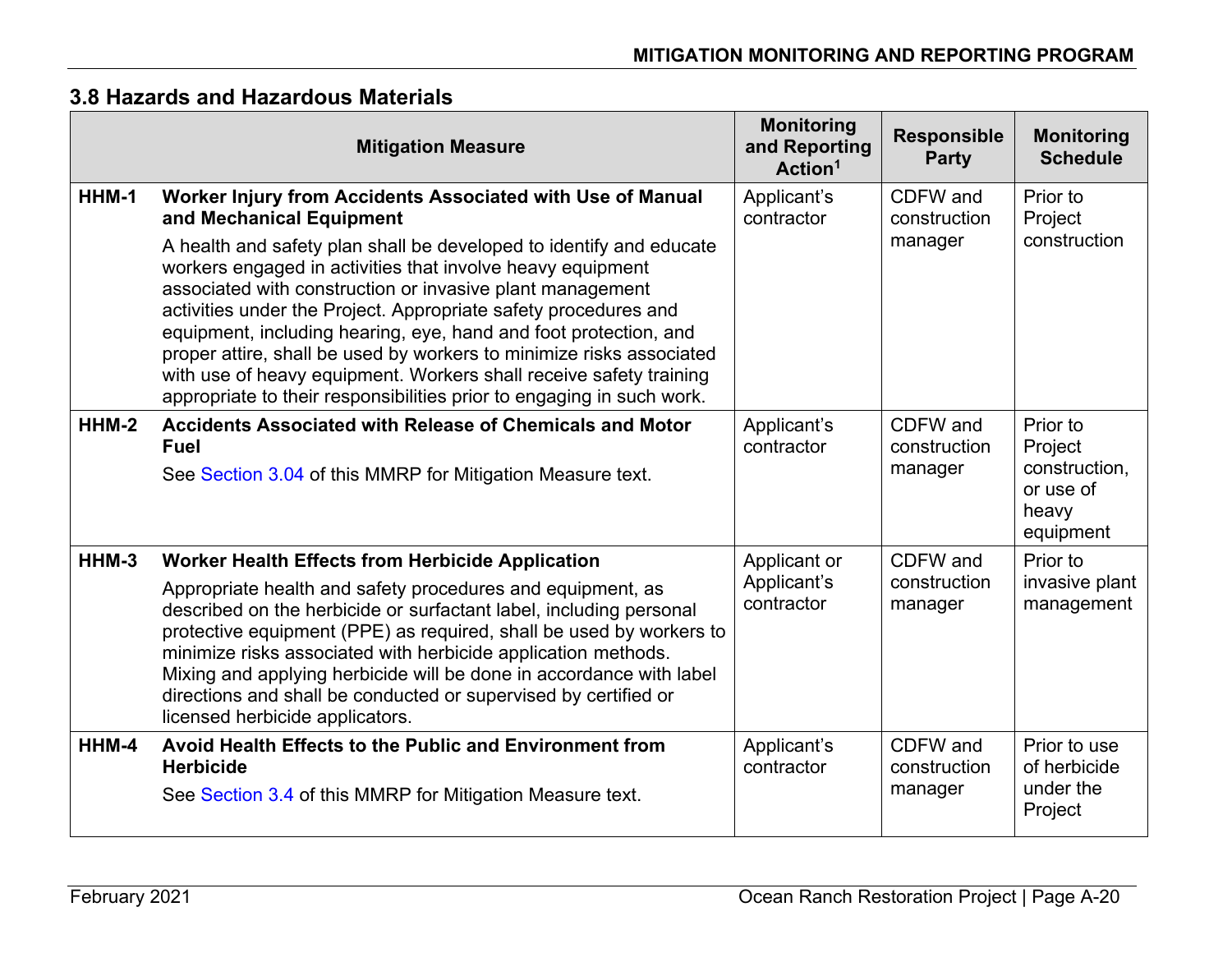|        | <b>Mitigation Measure</b>                                                                                                                                                                                                                                                                                                                                                                                     | <b>Monitoring</b><br>and Reporting<br>Action <sup>1</sup> | <b>Responsible</b><br><b>Party</b> | <b>Monitoring</b><br><b>Schedule</b>             |
|--------|---------------------------------------------------------------------------------------------------------------------------------------------------------------------------------------------------------------------------------------------------------------------------------------------------------------------------------------------------------------------------------------------------------------|-----------------------------------------------------------|------------------------------------|--------------------------------------------------|
| HHM-5  | Health Effects to Workers, the Public and the Environment Due<br>to Accidents Associated with Use of Hazardous Materials.                                                                                                                                                                                                                                                                                     | Applicant's<br>contractor                                 | CDFW and<br>construction           | During<br>Project                                |
|        | Appropriate health and safety procedures and equipment shall be<br>used to minimize risks associated with use of hazardous materials<br>under the Project, including exposure to or spills of fuels, petroleum<br>products, and lubricants. These shall include the preparation of a<br>health and safety plan, a spill contingency plan, and if threshold<br>onsite storage values are exceeded, an HMSPCCP. |                                                           | manager                            | construction<br>and use of<br>heavy<br>equipment |
| $WQ-2$ | <b>Minimize Herbicide Spill Risks</b><br>See Section 3.4 of this MMRP for Mitigation Measure text.                                                                                                                                                                                                                                                                                                            | Applicant's<br>contractor                                 | CDFW and<br>construction           | Prior to<br>herbicide use                        |
|        |                                                                                                                                                                                                                                                                                                                                                                                                               |                                                           | manager                            | under the<br>Project                             |

### **3.9 Hydrology and Water Quality**

|       | <b>Mitigation Measure</b>                                                                                                                                                                                                                                                                                                                                                                                                                                           | <b>Monitoring</b><br>and Reporting<br>Action <sup>1</sup> | <b>Responsible</b><br><b>Party</b>  | <b>Monitoring</b><br><b>Schedule</b>   |
|-------|---------------------------------------------------------------------------------------------------------------------------------------------------------------------------------------------------------------------------------------------------------------------------------------------------------------------------------------------------------------------------------------------------------------------------------------------------------------------|-----------------------------------------------------------|-------------------------------------|----------------------------------------|
| HWQ-1 | <b>Implement Best Management Practices to Protect Water</b><br>Quality<br>See Section 3.6 of this MMRP for Mitigation Measure text.                                                                                                                                                                                                                                                                                                                                 | Applicant's<br>contractor                                 | CDFW and<br>construction<br>manager | Prior to<br>Project<br>construction    |
| HWQ-2 | <b>Erosion and Water Quality Control Measures During Channel</b><br><b>Excavation and Ground Disturbance</b><br>See Section 3.6 of this MMRP for Mitigation Measure text.                                                                                                                                                                                                                                                                                           | Applicant's<br>contractor                                 | CDFW and<br>construction<br>manager | During<br>Project<br>construction      |
| HWQ-3 | <b>Removal of Wrack</b><br>Tidal flushing is anticipated to alleviate wracking throughout the<br>Project Area. During site specific planning, tidal circulation will be<br>visually assessed. In areas with relatively low tidal circulation, it will<br>either be assumed that dissolved oxygen levels are depressed or<br>monitoring will be conducted to determine if dissolved oxygen levels<br>are depressed. In treatment areas located within or adjacent to | Applicant's<br>contractor                                 | CDFW and<br>construction<br>manager | During<br>invasive plant<br>management |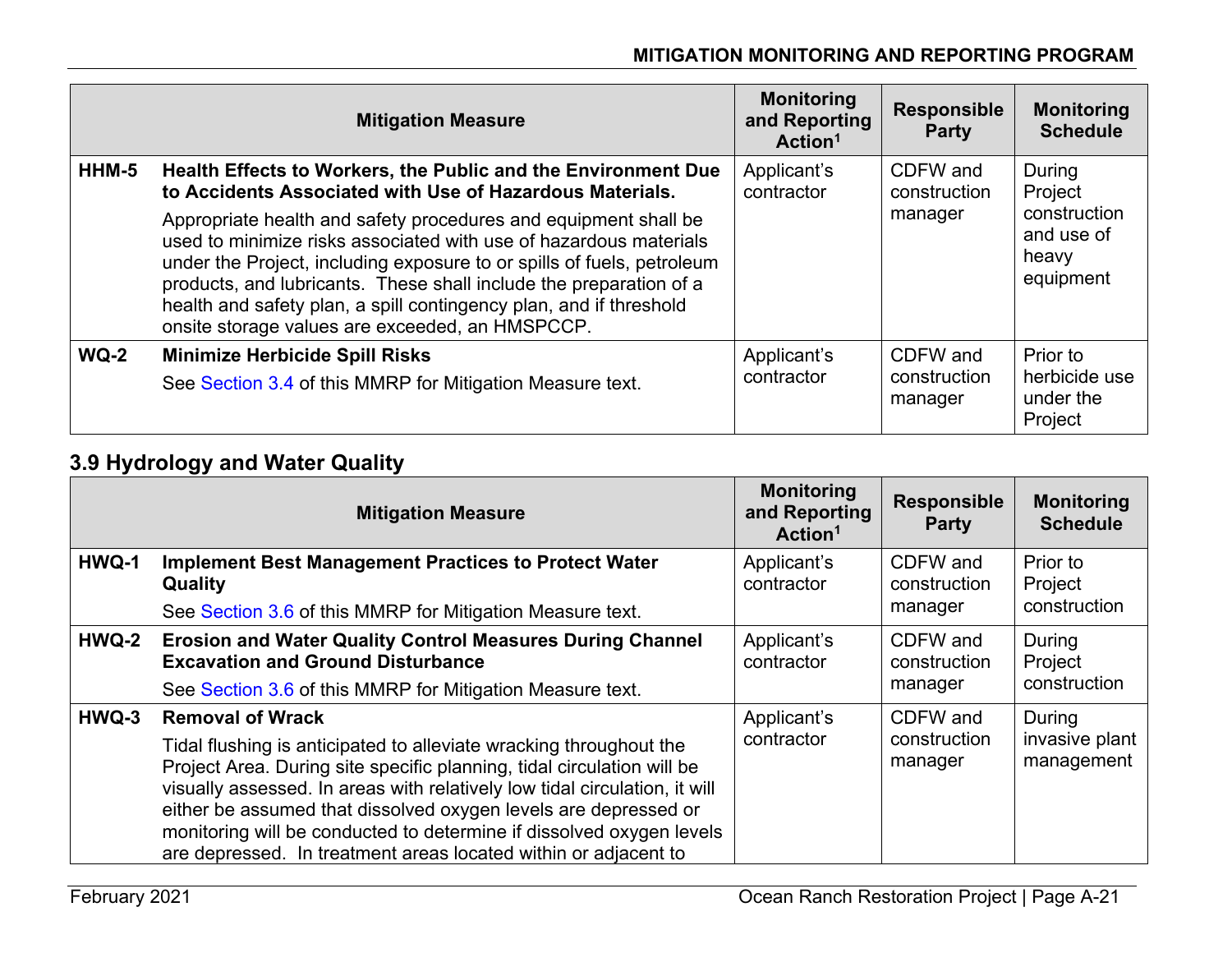|         | <b>Mitigation Measure</b>                                                                                                                                                                                                                                                       | <b>Monitoring</b><br>and Reporting<br>Action <sup>1</sup> | <b>Responsible</b><br><b>Party</b>  | <b>Monitoring</b><br><b>Schedule</b>                                    |
|---------|---------------------------------------------------------------------------------------------------------------------------------------------------------------------------------------------------------------------------------------------------------------------------------|-----------------------------------------------------------|-------------------------------------|-------------------------------------------------------------------------|
|         | waters known or expected to have depressed dissolved oxygen, if<br>wrack greater than $\frac{1}{4}$ acre is generated during Project<br>implementation, the wrack shall be removed from the treatment<br>areas subject to tidal inundation or mulched finely and left in place. |                                                           |                                     |                                                                         |
| $WQ-2$  | <b>Minimize Herbicide Spill Risks</b><br>See Section 3.4 of this MMRP for Mitigation Measure text.                                                                                                                                                                              | Applicant's<br>contractor                                 | CDFW and<br>construction<br>manager | Prior to<br>herbicide use                                               |
| WQ-6    | <b>Designate Ingress/Egress Routes</b><br>See Section 3.6 of this MMRP for Mitigation Measure text.                                                                                                                                                                             | Applicant's<br>contractor                                 | CDFW and<br>construction<br>manager | During<br>Project<br>construction                                       |
| $HHM-2$ | Accidents Associated with Release of Chemicals and Motor<br><b>Fuel</b><br>See Section 3.4 of this MMRP for Mitigation Measure text.                                                                                                                                            | Applicant's<br>contractor                                 | CDFW and<br>construction<br>manager | Prior to<br>Project<br>construction,<br>or use of<br>heavy<br>equipment |
| HHM-4   | Avoid Health Effects to the Public and Environment from<br><b>Herbicide</b>                                                                                                                                                                                                     | Applicant's<br>contractor                                 | CDFW and<br>construction            | Prior to use<br>of herbicide                                            |
|         | See Section 3.4 of this MMRP for Mitigation Measure text.                                                                                                                                                                                                                       |                                                           | manager                             |                                                                         |

### **3.15 Tribal Cultural Resources**

|       | <b>Mitigation Measure</b>                                                                                                                                                                                                                                                                                                                                                                        | <b>Monitoring</b><br>and Reporting<br>Action <sup>1</sup> | <b>Responsible</b><br><b>Party</b>                                    | <b>Monitoring</b><br><b>Schedule</b> |
|-------|--------------------------------------------------------------------------------------------------------------------------------------------------------------------------------------------------------------------------------------------------------------------------------------------------------------------------------------------------------------------------------------------------|-----------------------------------------------------------|-----------------------------------------------------------------------|--------------------------------------|
| TCR-1 | <b>Protect Unknown Tribal Cultural Resources</b><br>If potential tribal cultural resources are uncovered during<br>construction, the Project contractor shall halt work within 100 feet<br>(30 meters) of the discovery, and CDFW shall be immediately<br>notified. Should any tribal cultural resources be discovered during<br>construction on lands under the jurisdiction of SLC, CDFW shall | Applicant's<br>contractor                                 | CDFW.<br>construction<br>manager and<br>potentially the<br><b>SLC</b> | During<br>Project<br>construction    |